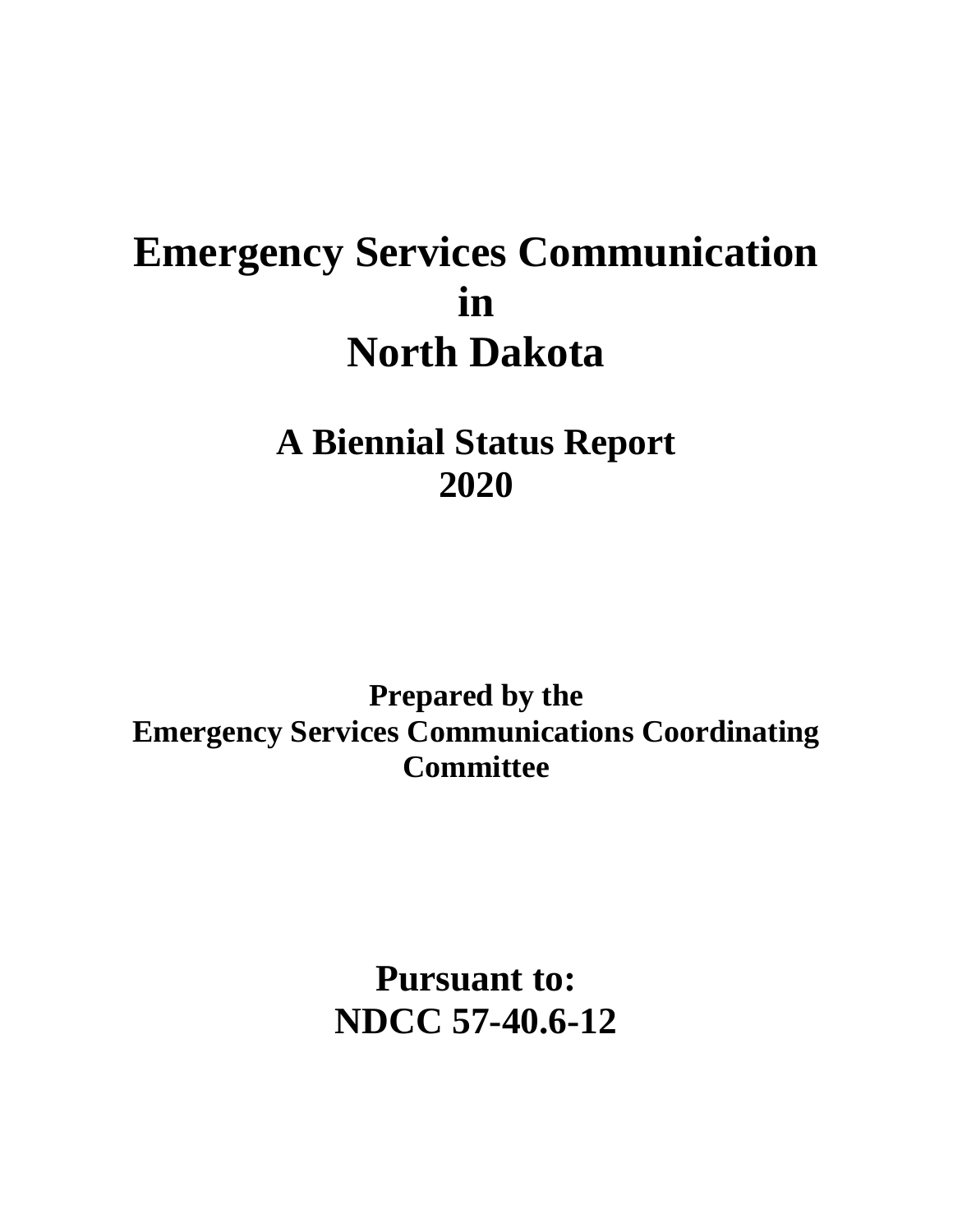## **Table of Contents**

|                                                          | Page |
|----------------------------------------------------------|------|
| <b>Purpose</b>                                           | 1    |
| <b>Background</b>                                        | 1    |
| <b>Methodology</b>                                       | 4    |
| <b>Status</b>                                            |      |
| <b>Financial</b>                                         | 4    |
| <b>Operational</b>                                       | 8    |
| <b>Issues &amp; Recommendations</b>                      |      |
| 1. Next Generation 911 Progress                          | 10   |
| 2. Recommended Statute Changes                           | 11   |
| <b>Appendices</b>                                        |      |
| A. Authorizing Statute and Committee Composition         | 15   |
| <b>B. Public Safety Answering Points in North Dakota</b> | 16   |
| <b>C. ESCS Fiscal Survey Results</b>                     | 17   |
| <b>D. ESCS Operational Survey Results</b>                | 19   |
| <b>E. ESCS PSAP Evaluation</b>                           | 21   |
| <b>F. ESCS Survey Comments</b>                           | 25   |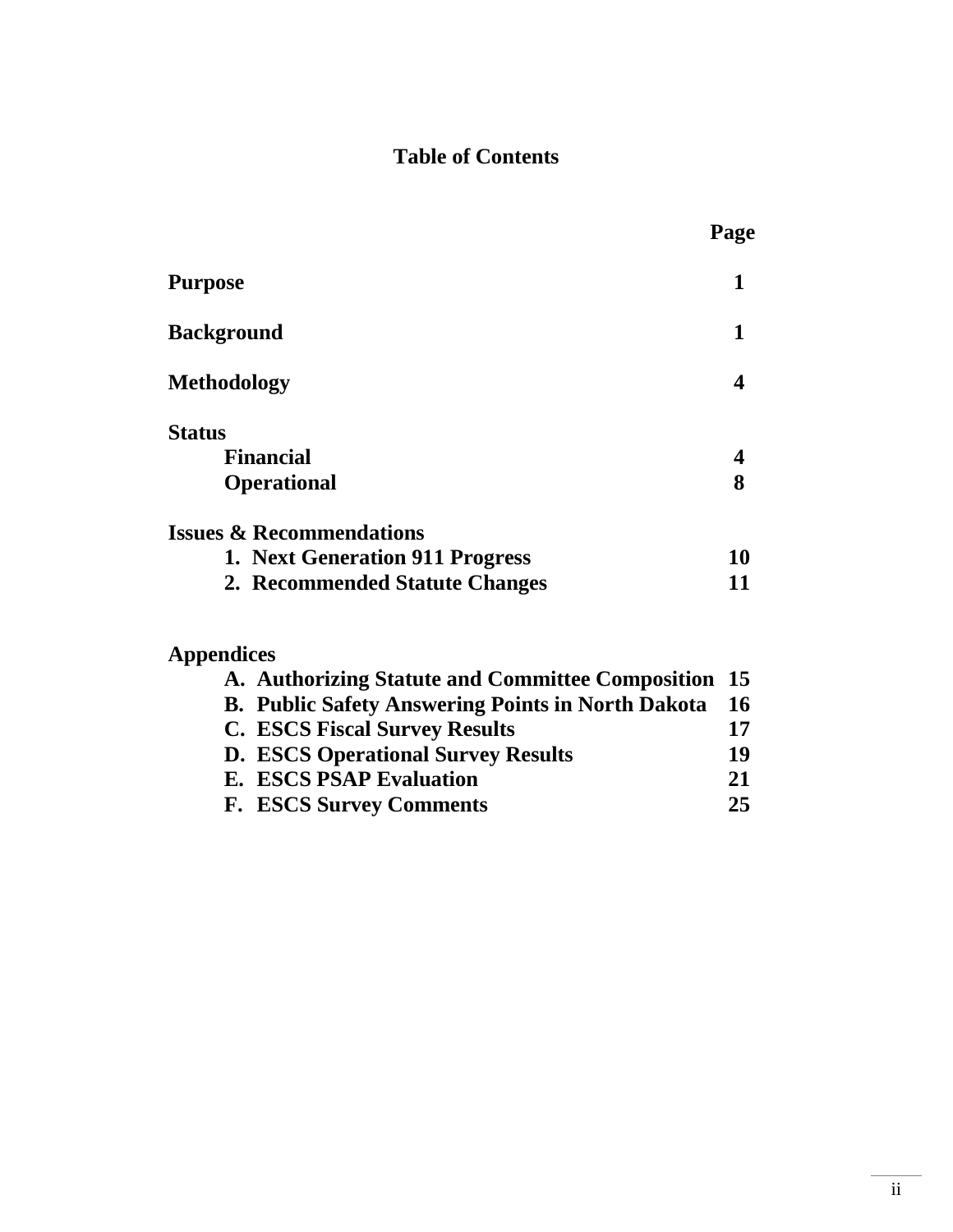| <b>Purpose</b>    | North Dakota Century Code (57-40.6-12) establishes an<br>"emergency services communications coordinating committee"<br>(ESC3) and creates a reporting requirement of the compiled<br>"income, expenditures, and status" information from the individual<br>jurisdictions of the State which levy an emergency services<br>communication systems (ESCS) fee. Appendix A contains the<br>statute and composition of the committee. This report constitutes<br>the committee's 2020 report and has been prepared for submittal as<br>requested by the Legislative Council to the Interim Information<br>Technology Committee.                                                                                                                                                                                                                                      |
|-------------------|-----------------------------------------------------------------------------------------------------------------------------------------------------------------------------------------------------------------------------------------------------------------------------------------------------------------------------------------------------------------------------------------------------------------------------------------------------------------------------------------------------------------------------------------------------------------------------------------------------------------------------------------------------------------------------------------------------------------------------------------------------------------------------------------------------------------------------------------------------------------|
|                   | Three of the four members of the ESC3 are full-time employees of<br>the agencies they represent, one represents the ND911 Association<br>and all receive no compensation for their Committee activities.<br>The Committee has no budget, no appropriation, and no staff.<br>Activities of the committee are carried out by the voluntary<br>dedication of the committee members' time and the staff support<br>from the North Dakota Association of Counties supported by the<br>local 911 jurisdictions.                                                                                                                                                                                                                                                                                                                                                       |
| <b>Background</b> | Emergency services communication is a complex and multi-<br>faceted system of telecommunication technologies, databases,<br>computers, and radios that connects every citizen of the State to the<br>nearly 700 law enforcement, fire, ambulance and other responders<br>through 21 primary public safety answering points (PSAPs) in<br>North Dakota and 1 in South Dakota. While from one perspective<br>this network can be viewed as 22 separate systems it is, in reality, a<br>single connected system with 22 points of contact.<br>Emergency services communication has existed in this State since<br>the development of telephone and radio; however it became more<br>accessible, reliable, and consistent with the advent of Enhanced<br>911 (E-911) in the early 1990's and the adoption of phase 1 and<br>phase 2 wireless service in the 2000's. |

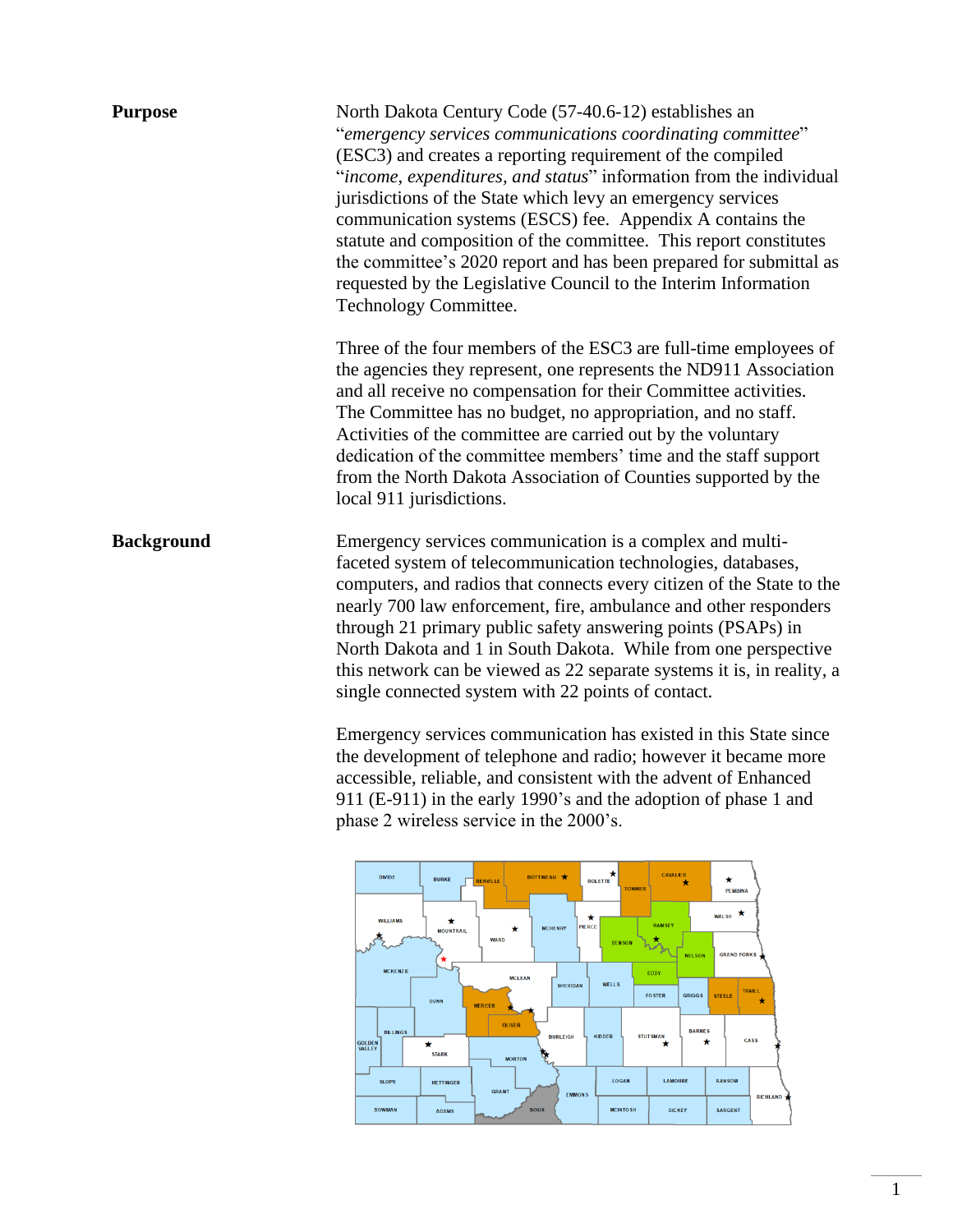Throughout the 2010's, PSAPs throughout North Dakota continued to improve upon the 9-1-1 system by committing to a 9-1-1 modernization effort known as Next Generation 9-1-1 (NG9-1-1). Much like the E-911 system served the needs of North Dakota for the past 30 years; the NG9-1-1 system's purpose is to serve its needs for the next 30 years and beyond.

The nexus of these systems, and the policies, procedures, and technologies associated with them, has been partially funded through an ESCS fee levied on telecommunication service in the State. The State's 53 counties and 1 city have imposed such fees.

The adoption of NG9-1-1 along with the implementation of modern IP-based technology is also helping to ease the ability for PSAPs to share technology. This, in turn, helps them share information and ultimately improve efficiency in emergency response.

While there are 54 governing bodies imposing fees throughout the state there are only 21 primary PSAPs in North Dakota and 1 secondary PSAP. This difference is an indicator that many of our governing bodies are cooperating to provide 9-1-1 services in their respective communities. Notably, 25 of the counties are served by the PSAP operated by State Radio, four are jointly dispatched by the Lake Region Law Enforcement Center, and four other twocounty PSAPs exist. North Dakota also has possibly the only true multi-state PSAP in the country – the Red River Regional Dispatch Center in Fargo serving the separate jurisdictions of Fargo, West Fargo, Cass County as well as Moorhead and Clay County, Minnesota. A complete listing of primary PSAPs and the approximate population served by each is attached to this report as Appendix B.

It is often of interest to compare North Dakota to neighboring states in the area of emergency services communications. The table contrasts the number of PSAPs operated in surrounding states. North Dakota has, by far, the fewest number of PSAPs of any State in the region, and

| State        | Number of<br><b>PSAPs</b> |
|--------------|---------------------------|
| North Dakota | 22                        |
| South Dakota | 33                        |
| Wyoming      | 36                        |
| Idaho        | 53                        |
| Montana      | 58                        |
| Minnesota    | 101                       |
| Iowa         | 115                       |
| Kansas       | 128                       |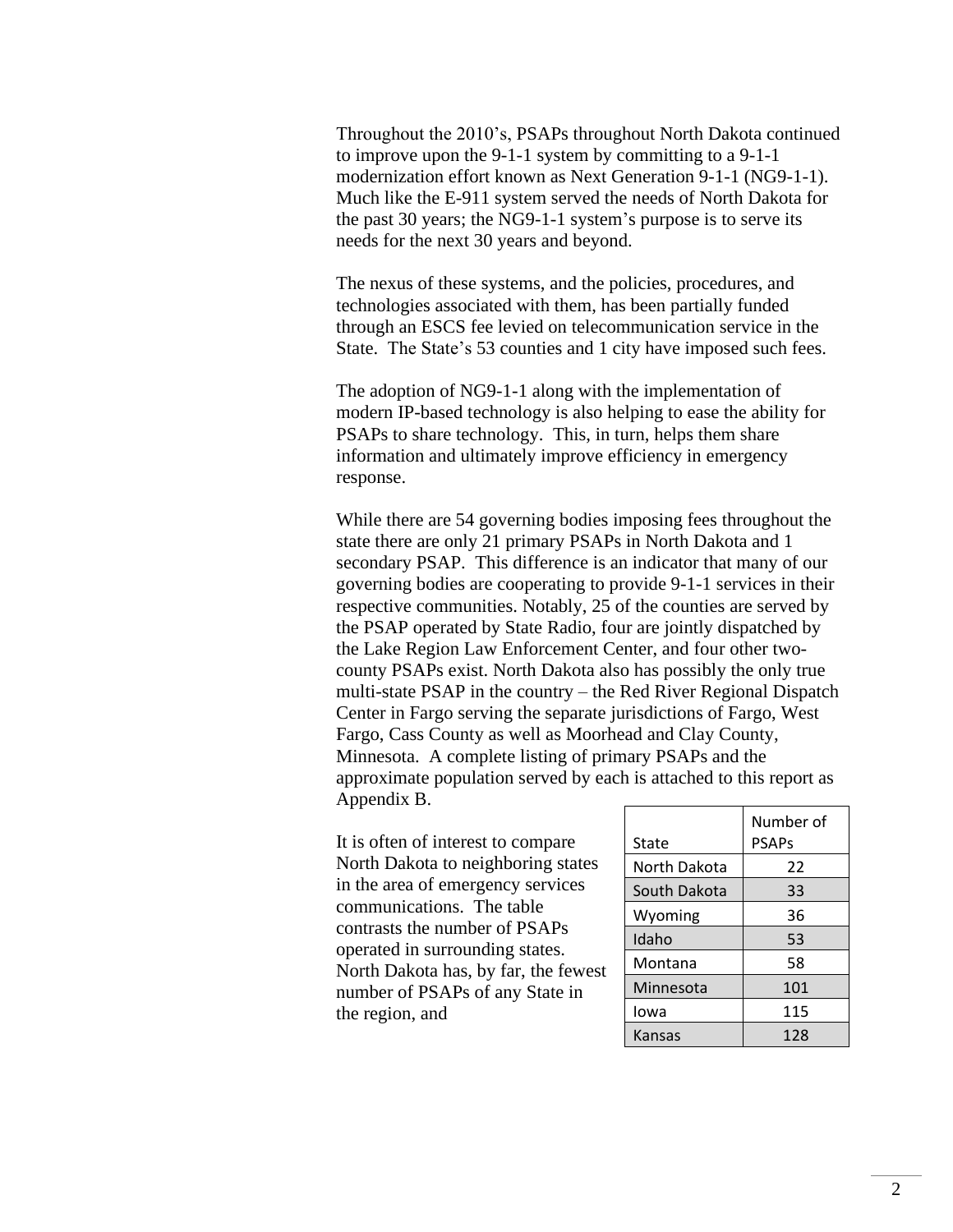provides services to over 4,000 more people per PSAP than the regional average.

North Dakota law (NDCC 57-40.6) had, for many years, allowed city and county governing bodies to impose a "*fee that does not exceed one dollar per month per telephone access line and per wireless access line*" for the support of "*an emergency services communications system"*. In 2009, the Legislature allowed jurisdictions involved in "*an intrastate multi-county PSAP*" to raise their fee to a maximum of \$1.50 per access line per month and the 2011 Legislature expanded this authority to all PSAP's contingent (as with all such fees) on an affirmative vote of the jurisdiction's electorate. Of the fifty-four governing bodies imposing a fee, nineteen were levying a local \$1.00 ESCS fee as of July 1, 2020. Voters have approved increasing their local ESCS fee to \$1.50 in thirty-four counties and one city, an increase of fourteen from the previous biennium.

In 2016 the State Legislature, in an effort to provide funding for a Statewide Integrated Radio Network (SIRN), required all jurisdictions levying an ESCS fee to extend their own fee by an additional 50 cents. The additional 50 cent fee on each "assessed communications service" is not available for local use but rather remitted to the state treasurer monthly to support SIRN funding.

Another factor that has impacted ESCS revenue is an everincreasing percentage of the population using pre-paid wireless services as a replacement to post-paid wireless service contracts. Until January 1, 2014 ESCS fees had not been universally collected on pre-paid wireless services. However, through legislation enacted by the State Legislature in 2015, these fees began accumulating at a rate of 2% of the gross receipts at the point of sale. Prepaid fees were increased by the State Legislature in 2017 to 2.5% to create parity with the additional 50 cent 911 fee additions to support SIRN.

It is important to note, as this report will show, Emergency Services Communications is much broader than simply E-911 or NG9-1-1 services. While dialing 911 most often initiates the emergency response, the day-by-day, hour-by-hour communications between dispatchers and responders, the ongoing contact during an emergency, location information, pre-arrival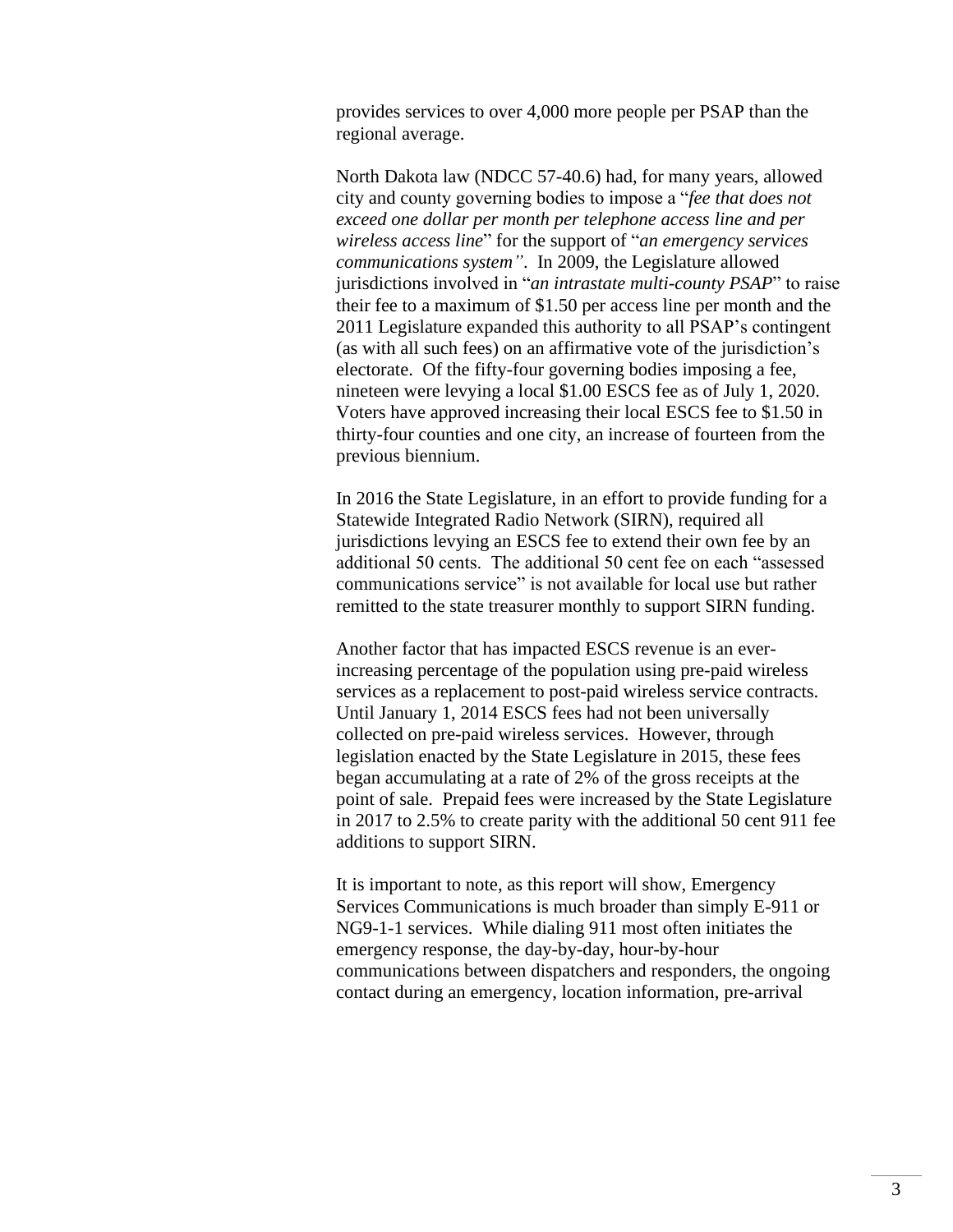|                           | <b>Dedicated ESCS Revenue Trends</b><br>\$20                                                                                                                                                                                                                                                                                                                                                                                                                                                                                                                                                                                                                                                                                                                                                                                                                                                                                                                                                    |
|---------------------------|-------------------------------------------------------------------------------------------------------------------------------------------------------------------------------------------------------------------------------------------------------------------------------------------------------------------------------------------------------------------------------------------------------------------------------------------------------------------------------------------------------------------------------------------------------------------------------------------------------------------------------------------------------------------------------------------------------------------------------------------------------------------------------------------------------------------------------------------------------------------------------------------------------------------------------------------------------------------------------------------------|
| <b>Status - Financial</b> | The overall financial data indicates the continuation of revenue<br>growth with a 28% increase from 2017 to 2019. The most<br>significant increase in growth is attributable to additional revenues<br>realized from the SIRN increases to all ESCS fees beginning July 1<br>of 2017.                                                                                                                                                                                                                                                                                                                                                                                                                                                                                                                                                                                                                                                                                                           |
|                           | The first survey focused on the revenues and expenditures of the<br>54 entities that have imposed an ESCS fee. This was compiled in a<br>manner that attempted to preclude counting revenue twice in<br>situations where a county contracts with another entity for<br>emergency communication services. Calendar year 2019 revenue<br>and expenditure data was requested from all jurisdictions. The<br>results from the entities are attached to this report as Appendix C<br>(fiscal) and Appendix D (operational). The comments that were<br>attached to the fiscal data (Appendix F) are important as a number<br>of entities qualified their revenue data regarding general fund<br>deposits, and miscellaneous refunds that, in addition to fee<br>revenue, are used to meet 2019 ESCS costs; as well as notes<br>regarding unusual expenditures made in 2019 or anticipated for the<br>future. SIRN revenues were requested and gathered directly from<br>the State Treasurer's office. |
| <b>Methodology</b>        | To facilitate the statutorily required reporting and ultimately<br>develop this report, each jurisdiction collecting the emergency<br>services communications system (ESCS) fee was asked to<br>complete both a financial survey and a survey relating to their<br>PSAP operations.                                                                                                                                                                                                                                                                                                                                                                                                                                                                                                                                                                                                                                                                                                             |
|                           | medical instructions, mapping software, computer-aided dispatch,<br>and numerous other components make it possible for local<br>emergency services to arrive and deliver effective services in the<br>shortest time possible.                                                                                                                                                                                                                                                                                                                                                                                                                                                                                                                                                                                                                                                                                                                                                                   |

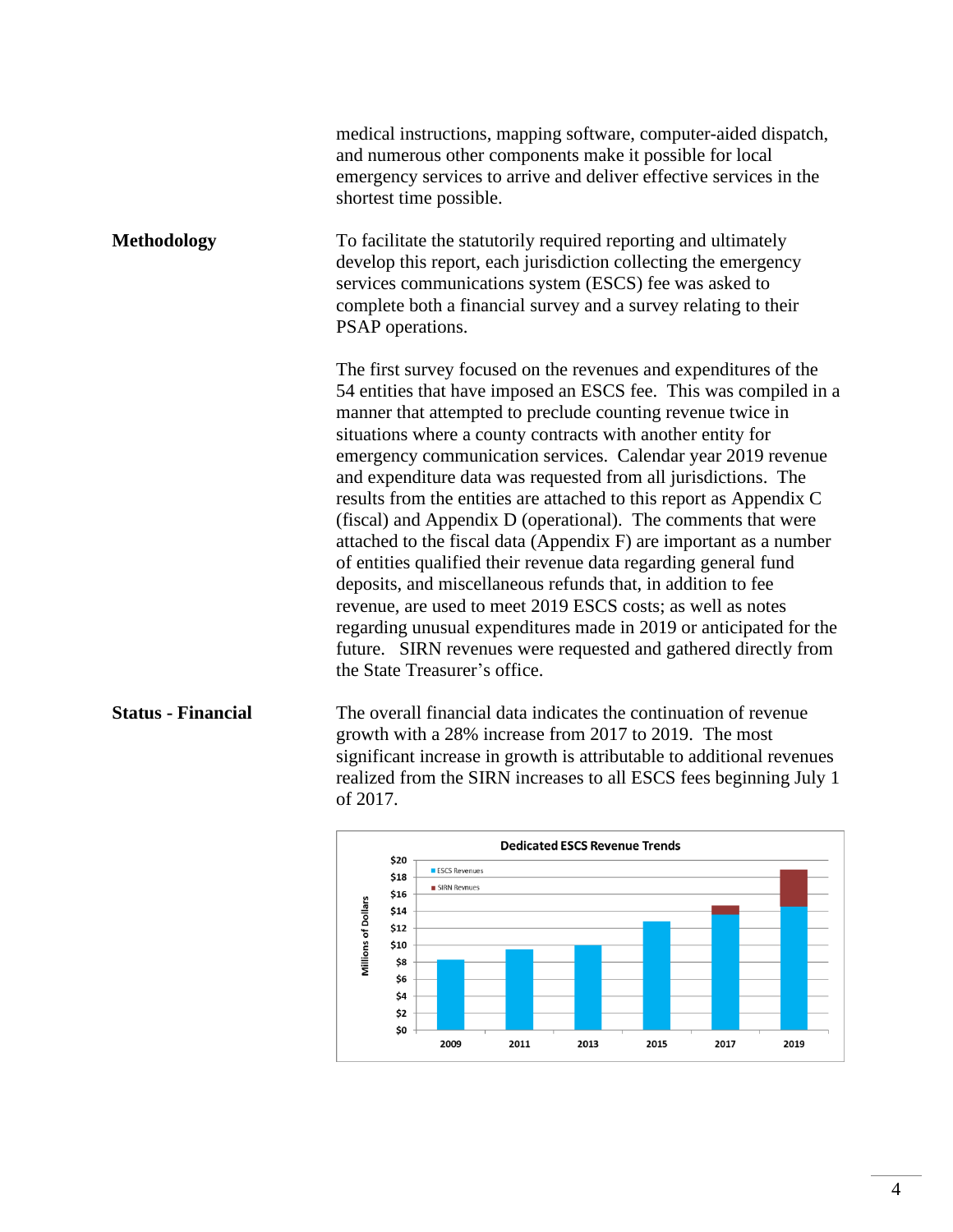It is suspected that the remaining growth is largely attributable to fourteen government entities who have raised their local 911 surcharge rates to \$1.50 since the previous biennial report.

When analyzing the revenues and expenditures associated with emergency services communications, consistency of the data has increased significantly. 2007 Legislation directed the development of expenditure guidelines for costs considered appropriate for ESCS fee revenue support. Throughout the years the ESCCC has continued to revise the expenditure guidelines (most recently in 2018) to meet the needs of 911 in the context of new and emerging technologies.

While the largest portion of ESCS expenditures are paid from the special fund created by the statutory and home rule fees, many jurisdiction reports indicate that there are significant system costs borne by other funds, but that these costs are often not reflected in the special fund transactions. Salaries and (particularly) benefits for dispatchers are often funded through local city or county property tax sources.



The chart above provides a brief snapshot of the overall trends, contrasting total fee revenue with costs. Total statewide costs have dramatically increased from two years ago with revenue increasing at a slower rate. Both increases are driven primarily by the SIRN initiative. Appendix C contains the actual data gathered from the individual jurisdictional reports while the following table provides a statewide picture of the revenues and expenditures.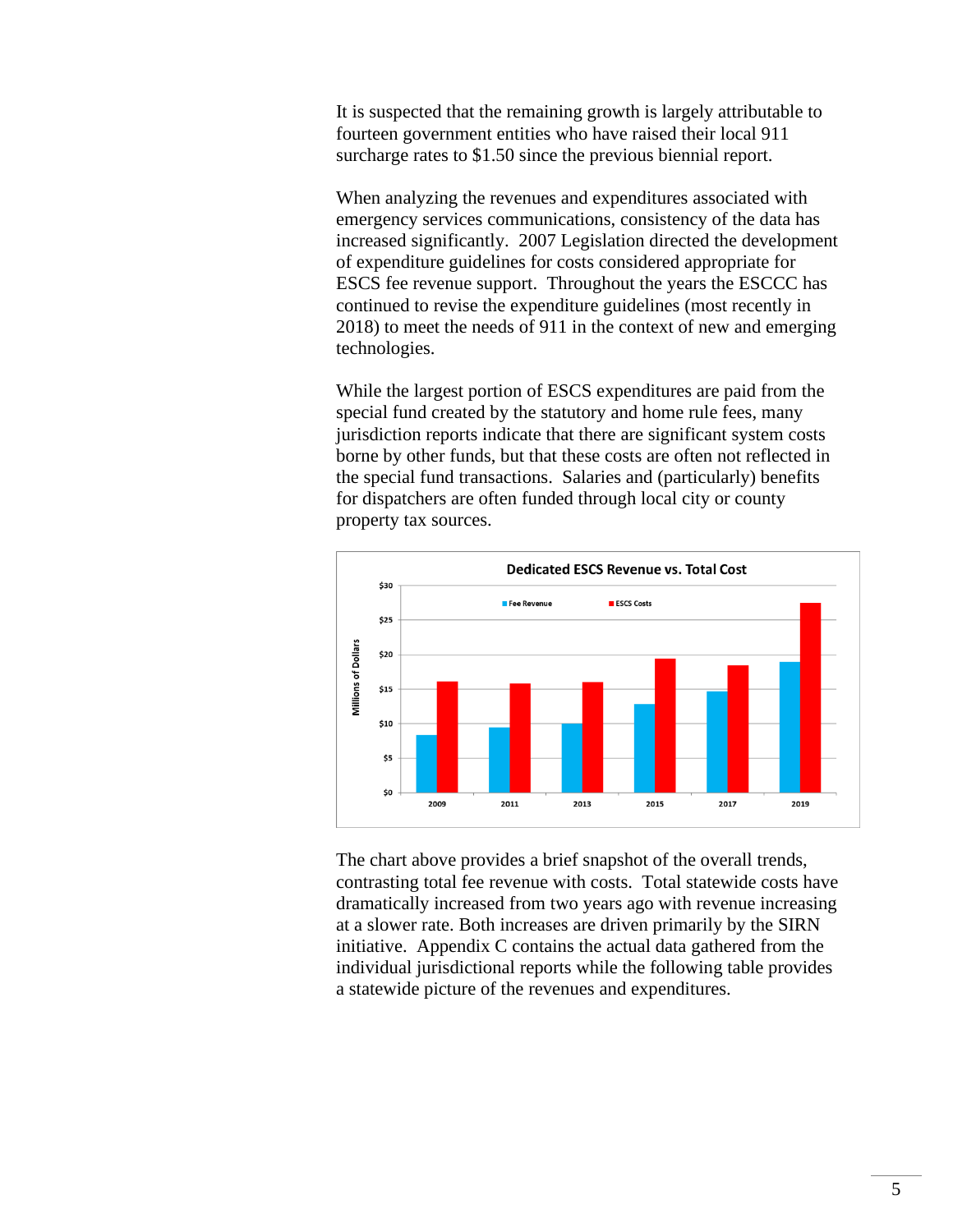|                           | State Radio<br>Dispatched<br>Jurisdictions | Non-State Radio<br>Dispatched<br><b>Jurisdictions</b> |  |  |
|---------------------------|--------------------------------------------|-------------------------------------------------------|--|--|
| 2019 ESCS Fee Revenue     | \$2,270,594                                | \$15,427,114                                          |  |  |
| Other Funds / Previous    |                                            |                                                       |  |  |
| Reserves                  | \$865,588                                  | \$9,136,539                                           |  |  |
| 2019 Prepaid Fee Revenues | \$1,209,823                                |                                                       |  |  |
| 2019 ESCS Expenditures    | \$2,852,434                                | \$24,667,721                                          |  |  |

ESCS – Emergency Services Communications Systems (NDCC 57-40.6)

Many of the jurisdictions also included notes (Appendix F) regarding significant investments anticipated. As an example, a number of counties indicated that they expect to incur considerable equipment costs to support SIRN and next generation 9-1-1 (NG9- 1-1) call answering equipment; while others continue to address the revenue vs expenditure gap with their general funds as the cost of providing 9-1-1 service continues to increase.

The ESC3 concludes that the data demonstrates the prudent planning for strategic expenditures that was envisioned by the Legislature when this special revenue source was created.

The compiled CY2019 expenditures are illustrated on the following page in two pie charts. The category "Staffing" includes direct salaries and benefits paid to staff. The "Equipment" category includes both the purchase of towers, dispatch consoles, computers, base stations, etc. as well as the ongoing maintenance of this equipment. The "PSAP Contract" category includes payments made by counties or municipalities for dispatch services. The category "9-1-1 Network" includes all of the services required to provide for delivery of 9-1-1 calls from the public to a PSAP. The remaining categories of "Misc.", "Other Network", "Other Phone" and "Database Updates" consist of other authorized expenditures associated with maintaining the emergency services communication system

The analysis of the data reported to the Emergency Services Communications Coordinating Committee indicates that all of the local jurisdictions have expended their ESCS fee revenue in a manner consistent with State Statute and the Expenditure Guidelines established by the ESC3 in January 1, 2008, amended June 19, 2009 and again April 9, 2018.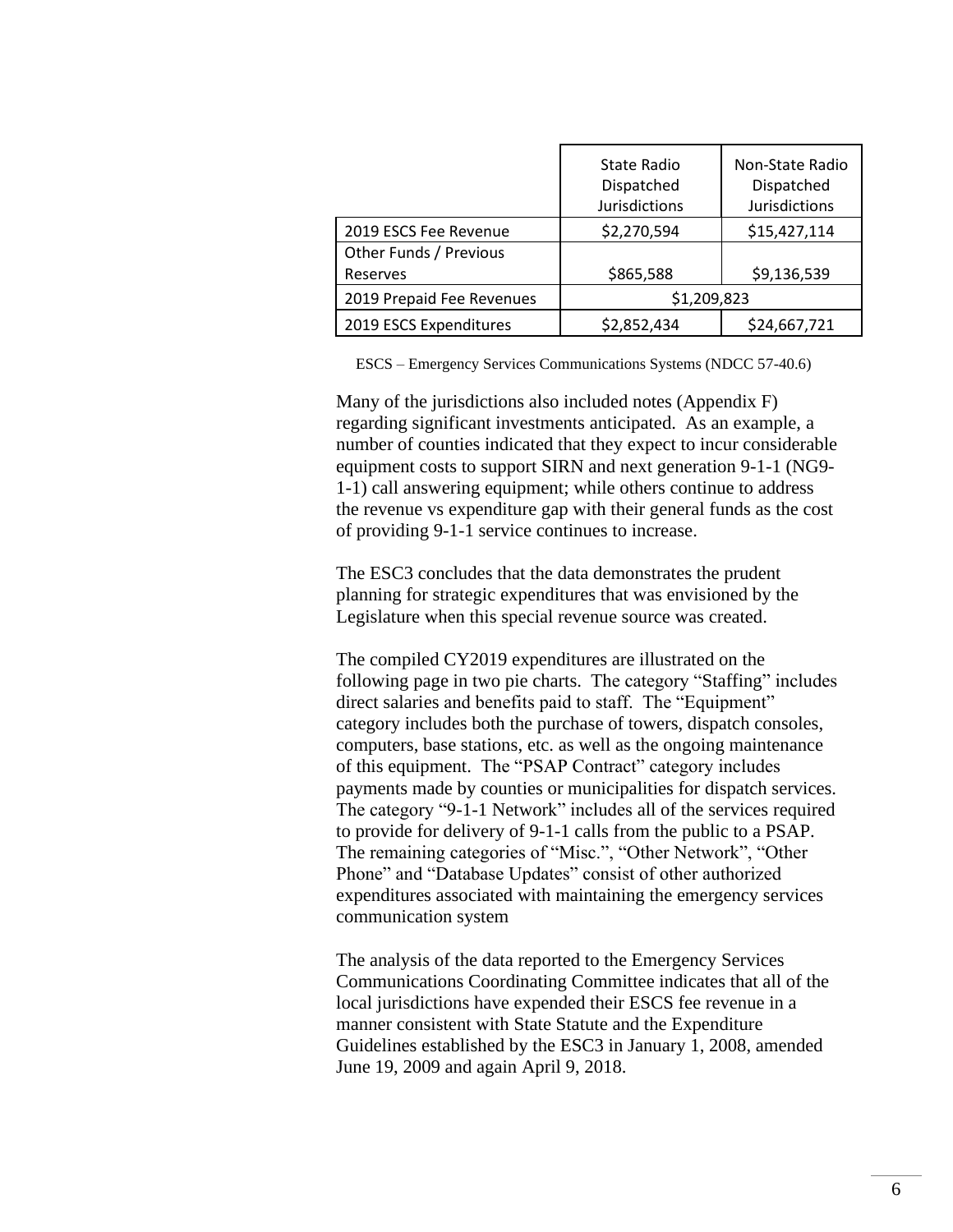

## **State Radio Dispatched Counties**

 **Non-State Radio Dispatched Counties**

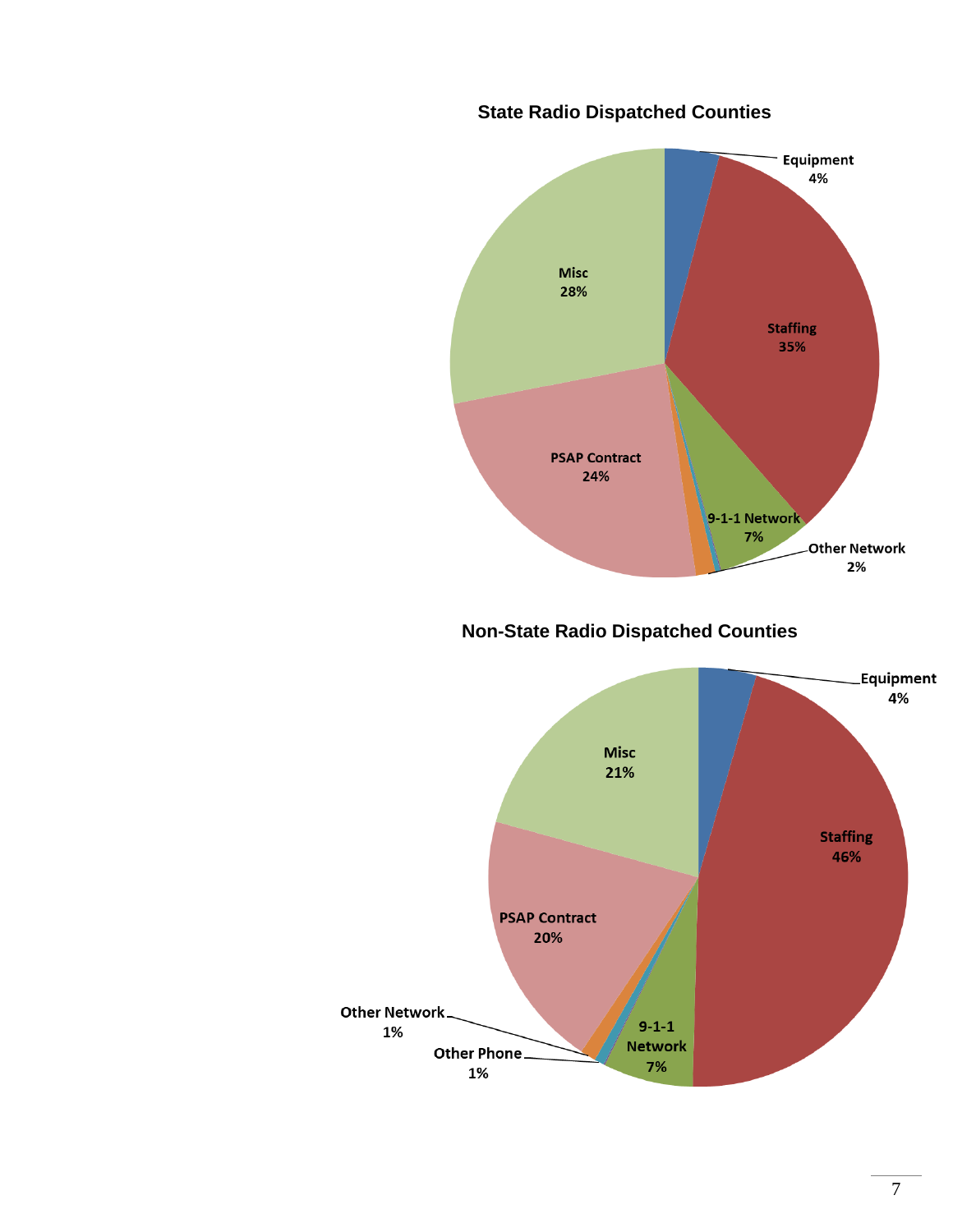**Status – Operational** The financial information is best understood when the emergency communication activities and responsibilities supported by this revenue are profiled. The table below provides a picture of what the PSAP Surveys have indicated.

|                                   | Statewide<br>Total | Largest<br><b>PSAP</b> | Smallest<br><b>PSAP</b> |
|-----------------------------------|--------------------|------------------------|-------------------------|
| <b>Dedicated 911 Trunks</b>       | 93                 | 14                     | $\mathcal{P}$           |
| Administrative Phone Lines        | 192                | 15                     | 3                       |
| 911 Calls per Month               | 21,397             | 5,944                  | 61                      |
| 911 Calls per Year                | 256,764            | 71,336                 | 731                     |
| Wireless as % of 911 Calls        | 84%                | 85%                    | 68%                     |
| <b>Active Dispatch Stations</b>   | 72                 | 8                      | 1                       |
| Dispatcher On Duty - Busiest      | 66                 | 7                      | 1                       |
| Dispatcher On Duty - Quietest     | 48                 | 4                      | 1                       |
| Law Agencies                      | 113                | 76                     | $\mathfrak{p}$          |
| <b>EMS Agencies</b>               | 132                | 92                     | 1                       |
| <b>Fire Agencies</b>              | 315                | 172                    | $\mathcal{P}$           |
| Quick/First/Rescue Response Units | 55                 | 15                     | O                       |
| <b>Total Agencies Dispatched</b>  | 615                | 355                    | 5                       |

For individual jurisdiction data see Appendix D

During the 2019 calendar year the PSAPs of North Dakota handled roughly 257,000 emergency calls, (a  $10\%$  increase from 2017) – 84% of these calls were placed from cellular phones (a slight uptick from 81% in 2017).

The busiest PSAP averages a 911 call approximately every 8 minutes while the state, collectively, receives a 911 call approximately every 2 minutes  $-24$  hours a day, 7 days a week, 52 weeks a year.

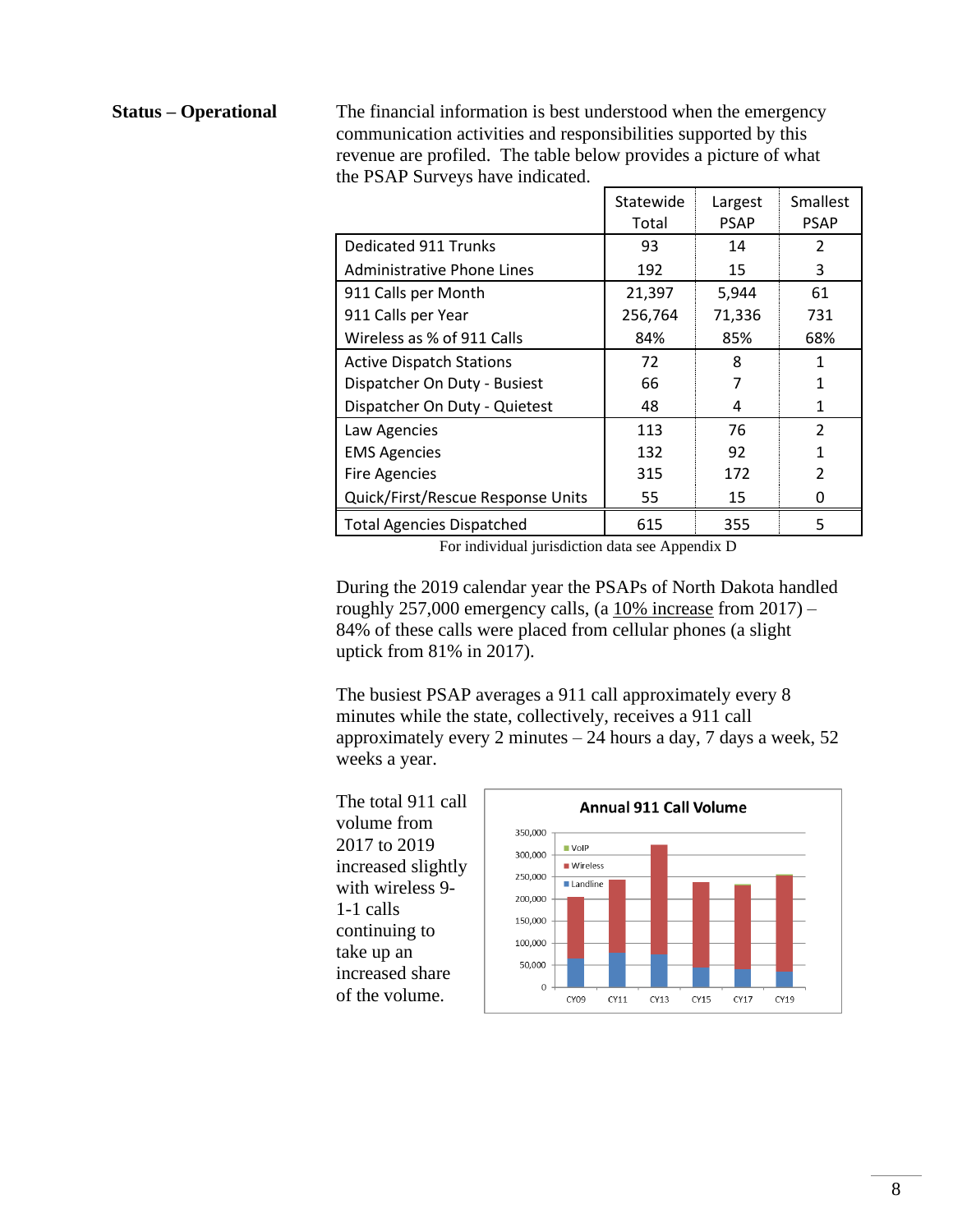During busiest times, 74 dispatchers provide call taking and dispatching services across the state. These front-line individuals are supported by numerous computer/radio technicians, GIS specialists, trainers, supervisors and administrative staff, many of which serve as dispatchers as the need arises.

The state's PSAPs coordinate and manage the activities of nearly 700 local first responder agencies while coordinating with other public and private entities providing after-incident services. PSAPs must each manage multiple first responder agencies, and oftentimes several of them are dispatched simultaneously. These same PSAPs also respond to FBI (NCIC/NLETS) requests, log and confirm warrants, activate emergency sirens, manage emergency cable interrupts, dispatch public works agencies during emergencies, and perform other emergency communications functions.

Operational detail, to the PSAP level, is contained in the tables comprising Appendices D & E.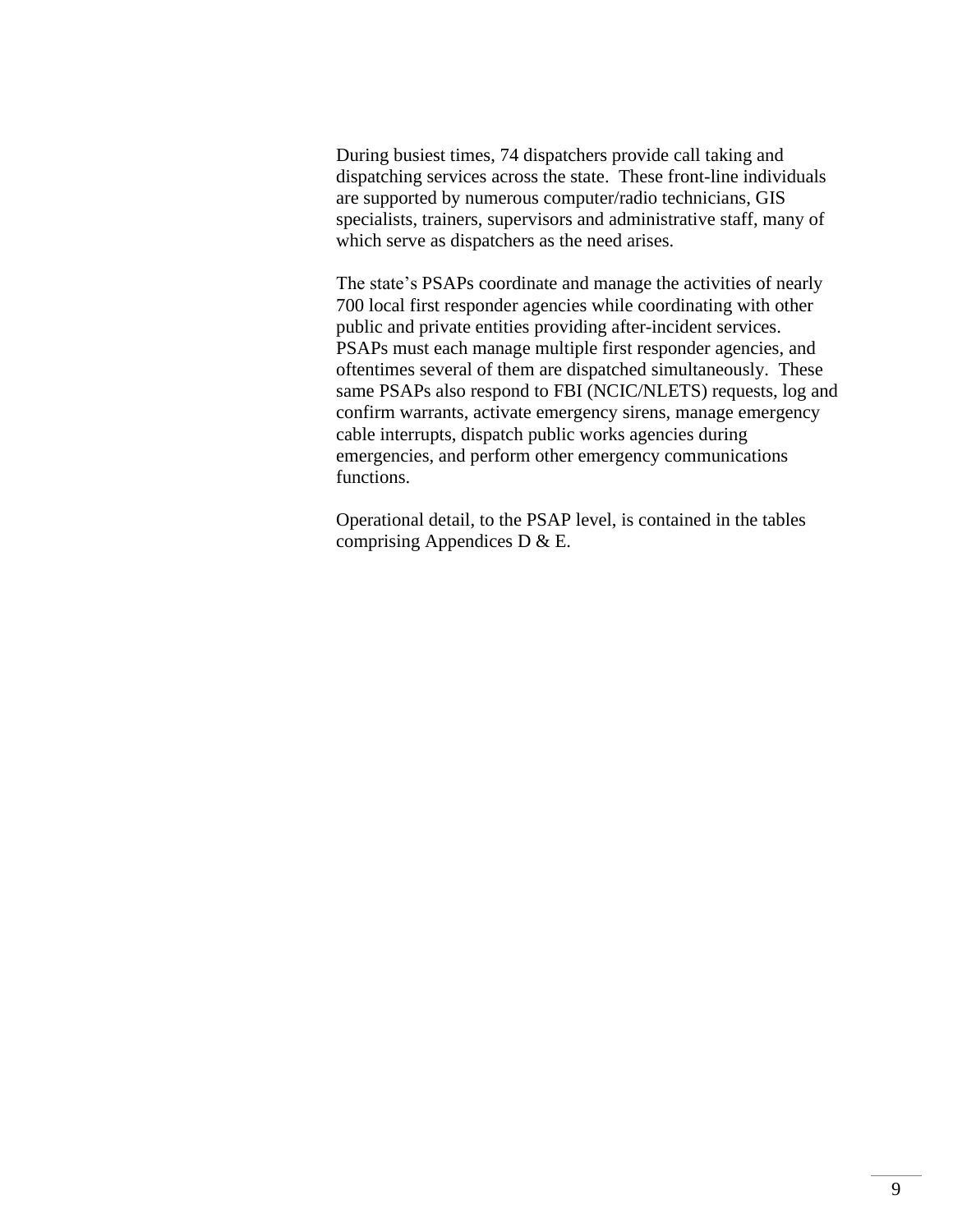**Issue 1 – Next Generation 9-1-1 Progress**

Next Generation 9-1-1 (NG9-1-1) is a nation-wide initiative to improve access to, and interoperability of, 911 service between the public and the nation's public safety answering points (PSAPs). North Dakota's efforts in pursuit of NG9-1-1 began in 2014 with the deployment of an Emergency Services IP network (ESInet). The ESInet is a new, secure, IP network with more available bandwidth for PSAPs to receive new media types (pictures, video, data, etc.) that will eventually be delivered from the public to the PSAP.

With the state's ESInet in place, the 911 system became positioned to accept new forms of communication from the public as they become available. The first of these new communication types was the short message service (SMS), otherwise known as "text messaging". This service was activated statewide in October of 2016 making North Dakota the  $6<sup>th</sup>$  state in the country to provide statewide "text-to-911" service.

The North Dakota Association of Counties in cooperation with the ND Department of Emergency Services have also been working diligently on building a statewide GIS database that is a prerequisite for the transition to Next Generation 9-1-1. In total 33 of the state's 53 counties have been prepped for transition to NG9- 1-1. The remaining 20 counties should be complete in time for the 2022 biennial report.

In 2019 the Department of Emergency Services submitted an application on behalf of NDACo and the NG9-1-1 Joint Powers Agreement members and were awarded a grant in the amount of \$1.4M. NDACo, as the sub grantee, is presently managing three projects in accordance with the grant application. First, is the transition of statewide 911 GIS maintenance / aggregation services to the state's 911 database vendor; second, is the conversion from analog to IP circuits between the state's telecommunications service providers and the state's ESInet; and last is a NG9-1-1 training program for the state's telecommunicators.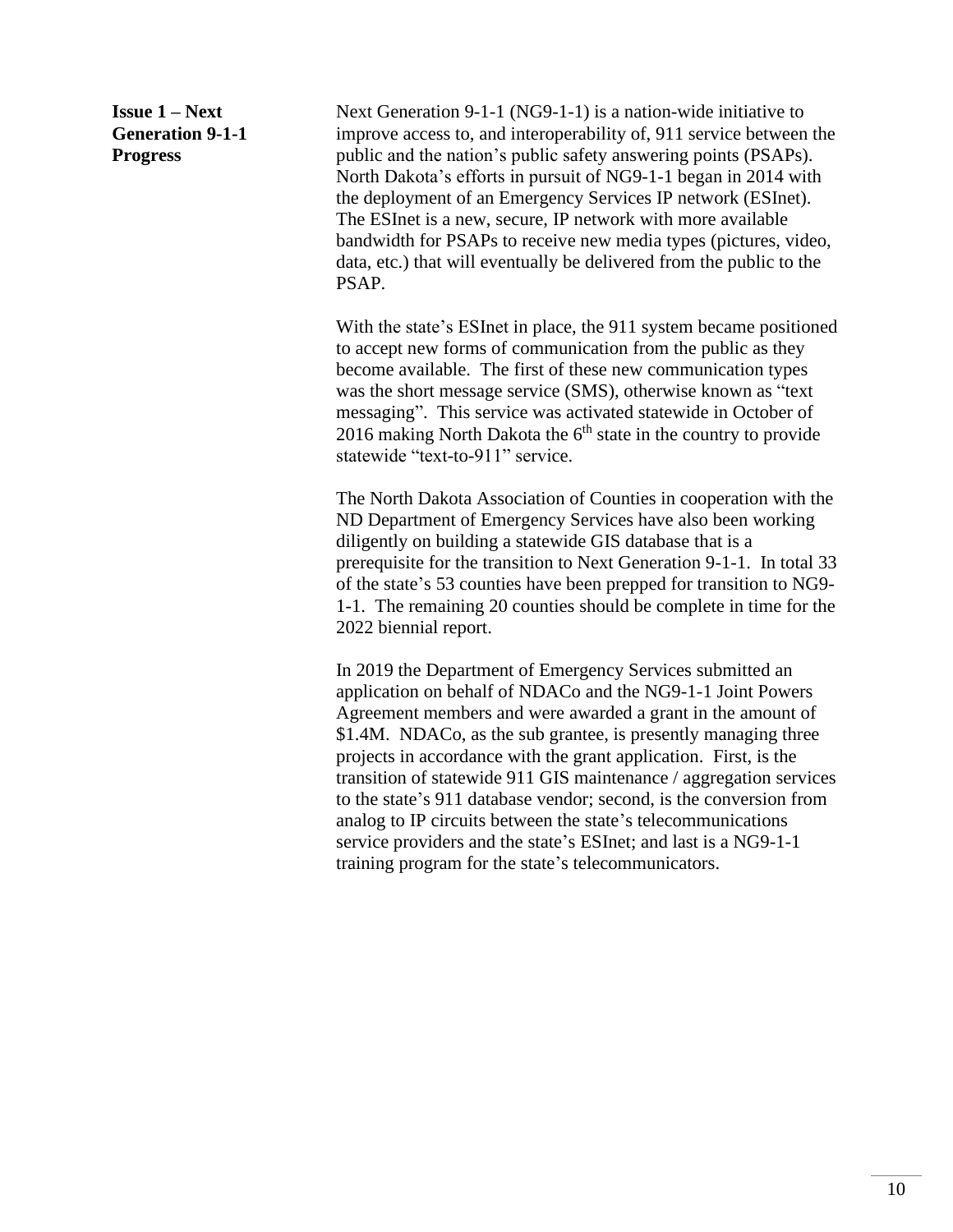**Issue 2 – Recommended Statute Changes**

### **57-40.6-01. Definitions**

15. "Public safety telecommunicator" means an individual whose primary full-time or part-time duties are receiving, processing, and transmitting, and/or dispatching 911, emergency, and nonemergency calls and information for law enforcement, fire, emergency medical, and other public safety information received services through an emergency services communication system via telephone, radio, and other communication devices.

19. "Subscriber service address" means, for purposes of wire line telephone exchange access service and voice over internet protocol service subscribers, the address where the telephone subscriber's wire line telephone device communication device is used and, for purposes of wireless subscribers, the place of primary use, as that term is defined in section 57-34.1-02.

28. "911 system service provider" means an entity that provides systems and support necessary to enable 9-1-1 calling for one or more Public Safety Answering Points (PSAPs) in a specific geographic area. A 911 system service provider may provide the systems and support for either E9-1-1 or NG9-1- 1.

#### **57-40.6-05. Restriction on use of fee proceeds.**

The governing body may shall use the proceeds of the fee imposed under section 57-40.6-02 in accordance with guidelines established by the emergency services communications coordinating committee under duties identified in section 57-40.6-12. solely for implementing, maintaining, or operating the emergency services communication system and may enter into agreements to effectuate the same. The governing body or its designee shall deposit the fee proceeds in a separate fund and keep records to show all expenditures from the fee proceeds.

### **57-40.6-06. Database.**

Any telephone exchange access assessed communications service provider providing emergency 911 service and whose subscriber's service addresses are provided to a public safety answering point upon delivery of a 911 call shall provide current customer names, addresses, and telephone numbers to each emergency services communication system coordinator, the coordinator's designee, or public safety answering point within each 911 system. Information provided under this section must be provided in accordance with the transactional record disclosure requirements of the federal Electronics Communications Privacy Act of 1986, 18 U.S.C.  $2703(c)(1)(B)(iii)$ , and in a manner that identifies the names and telephone numbers that are unpublished. The provider shall report database information regarding new service or a change of service within two business days of the actual service change unless a longer period is permitted by the jurisdiction. The provider shall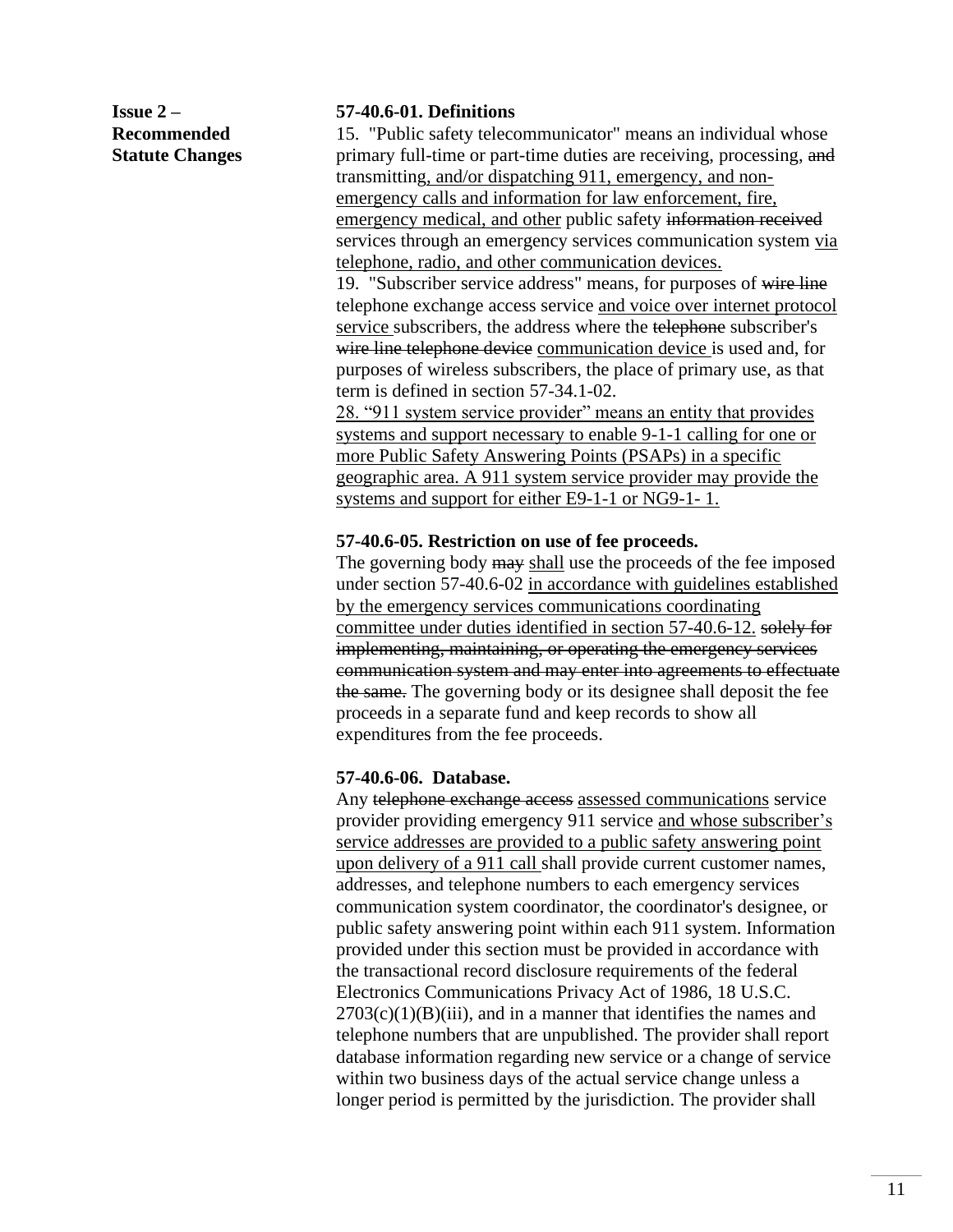**Issue 2 – Recommended Statute Changes (Continued)**

report database information regarding dropped service at least monthly.

### **57-40.6-07. Use of the furnished information.**

3. A record obtained by a public safety answering point for the purpose of providing services in an emergency which reveals personal information or the identity, address location, or telephone number of a person requesting emergency service or reporting an emergency is exempt from section 44-04-18 and may be redacted from the record before it is released.

### **57-40.6-10. Standards and guidelines.**

3. An emergency services communication system coordinator shall:

……

b. Provide for a complete annual review of the emergency services communication system land line 911 database by obtaining current records from the appropriate 911 system service provider telecommunications companies;

4. A public safety answering point must:

……

e. As authorized by the governing committee , a Access and dispatch poison control, suicide prevention, emergency management, and other public or private services but may not accept one-way private call-in alarms or devices as 911 calls. …….

f. Dispatch the emergency medical service that has been determined to be the quickest to arrive to the scene of medical emergencies regardless of city, county, or district boundaries. Dispatch, when available, the quickest emergency medical service as pre-determined by the emergency services communication system coordinator. If the pre-determined emergency medical service is not available, the public safety answering point shall dispatch a secondary emergency medical service, based on the best available information at the time. The state department of health shall provide public safety answering points with the physical locations of the emergency medical services necessary for the implementation of this subdivision.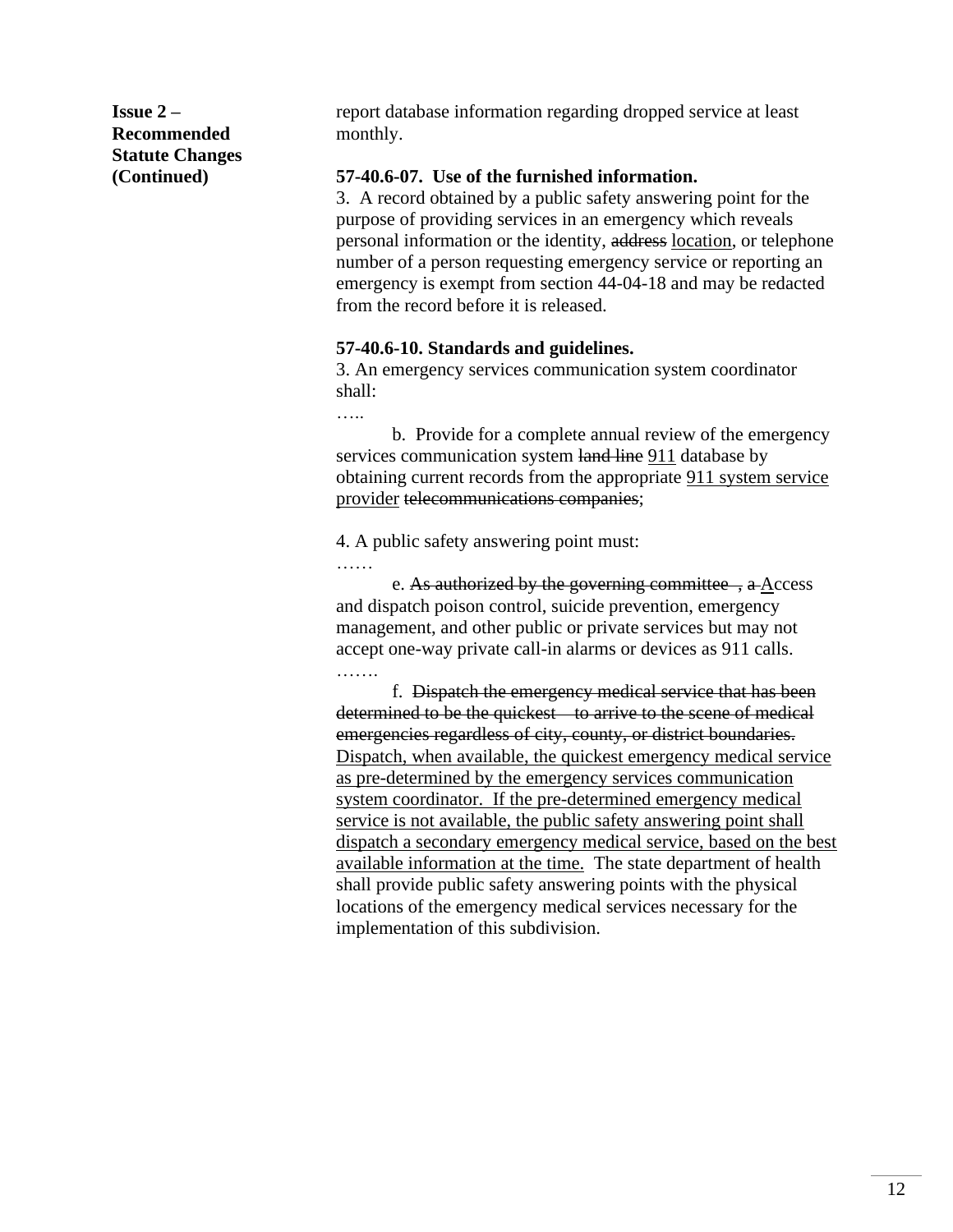**Issue 2 – Recommended Statute Changes (Continued)**

o. No later than July 1, 2015, h Have a written policy, appropriate agreements, and the capability to directly answer emergency calls and dispatch responders from a separate, independent location other than the main public safety answering point or another public safety answering point meeting the requirements of this section, within sixty minutes of an event that renders the main public safety answering point inoperative. This alternative location must have independent access to the public safety answering point's land line 911 system database. The capability of transferring emergency calls to this alternative location must be tested and documented annually.

……

…….

p. Remain responsible for all emergency calls received, even  $\frac{d}{dt}$  a during the initial transfer of the a call is made to a second public safety answering point. The initial public safety answering point may not disconnect from the three-way call unless mutually agreed by the two public safety telecommunicators. Upon this agreement, the secondary public safety answering point becomes responsible for the call.

….<br>……

r. After July 1, 2015, m Maintain current, up-to-date mapping of its service area and have the ability to use longitude and latitude to direct responders.

…..

….

v. Have written policies establishing dispatch procedures and provide initial and periodic training of public safety telecommunicators on those procedures, including procedures for:

(4) The handling of calls from non-English speaking callers; and

(5) The handling of calls from callers with hearing or speech impairments.; and

(6) The handling of text-initiated communications.

### **57-40.6-12. Emergency services communications coordinating committee - Membership - Duties.**

1. The governing body of a city or county, which adopted a fee on assessed communications services under this chapter, shall make a an annual report of the income, expenditures, and status of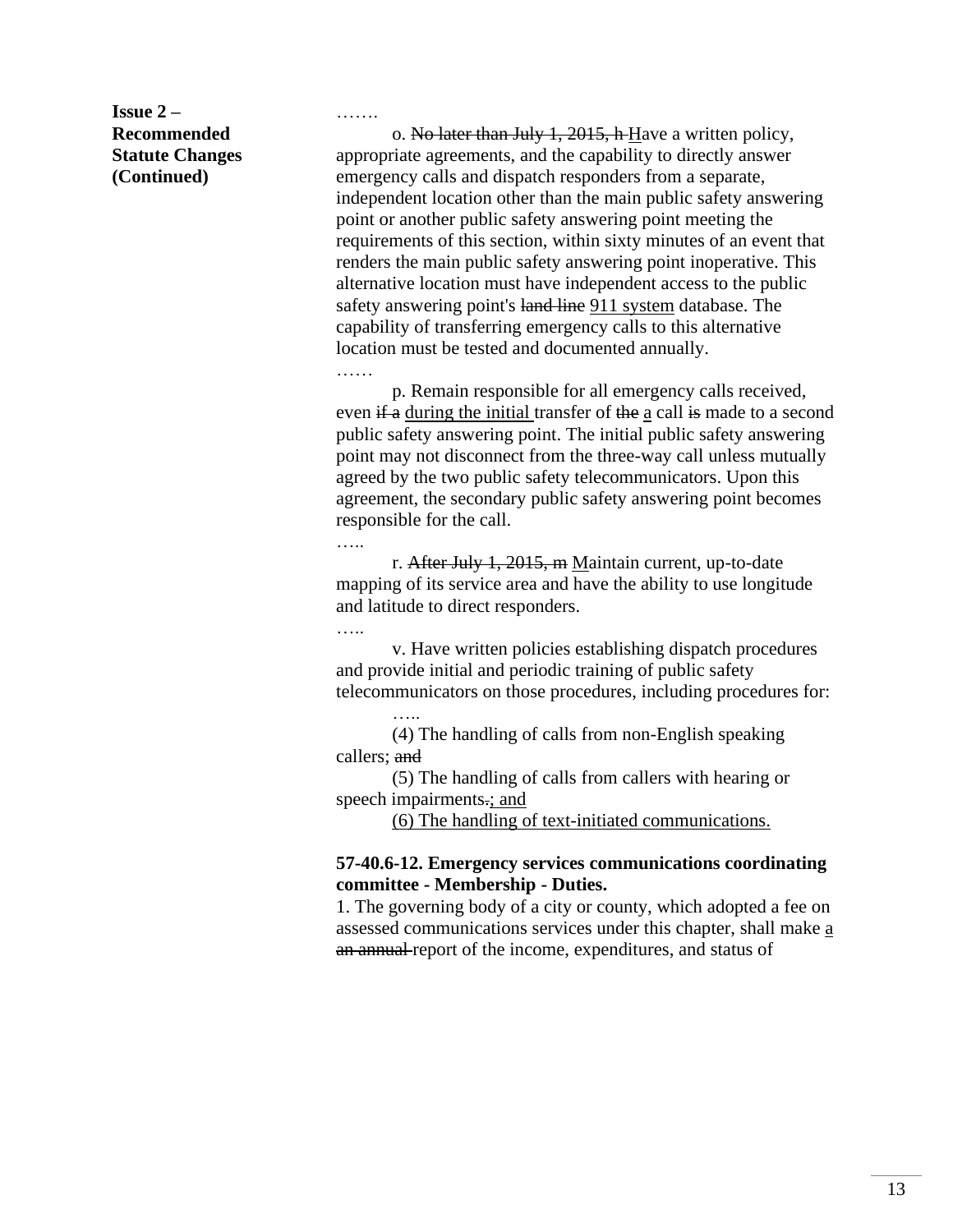**Issue 2 – Recommended Statute Changes (Continued)**

its emergency services communication system. The annual report must be submitted in the format requested to the emergency services communications coordinating committee. The committee is composed of four members, one appointed by the North Dakota 911 association, one appointed by the North Dakota association of counties, one appointed by the chief information officer of the state, and one appointed by the adjutant general to represent the division of state radio.

2. The committee shall:

….

c. On a bi-annual basis, Rrequest, receive, and compile reports from each governing body on the use of the proceeds of the fee imposed under this chapter, analyze the reports with respect to the guidelines, file its report with the legislative council by November first of each even-numbered year regarding the use of the fee revenue, and recommend to the legislative assembly the appropriate maximum fee allowed by section 57-40.6-02;

### **57-40.6-13. Provision of call location information by wireless service provider or prepaid wireless service provider or seller to law enforcement.**

4. The bureau of criminal investigation shall obtain contact information from all wireless service providers authorized to do business in this state to facilitate a request from a law enforcement agency or a public safety answering point on behalf of a law enforcement agency for call location information under this section. The bureau shall disseminate the contact information to each public safety answering point in this state.

### **57-40.6-14. Prepaid wireless emergency 911 fee.**

8. c. The seller required to collect, report, and remit the prepaid wireless emergency 911 fee imposed under this section may shall retain one hundred percent of the amount of fee due to cover the cost of collecting and transmitting the fee to the commissioner beginning with the first three months the seller begins selling prepaid wireless service, or for the first three months after January 1, 2014, if the seller is making retail sales of prepaid wireless services prior to January 1, 2014, and shall thereafter retain three percent of the fee.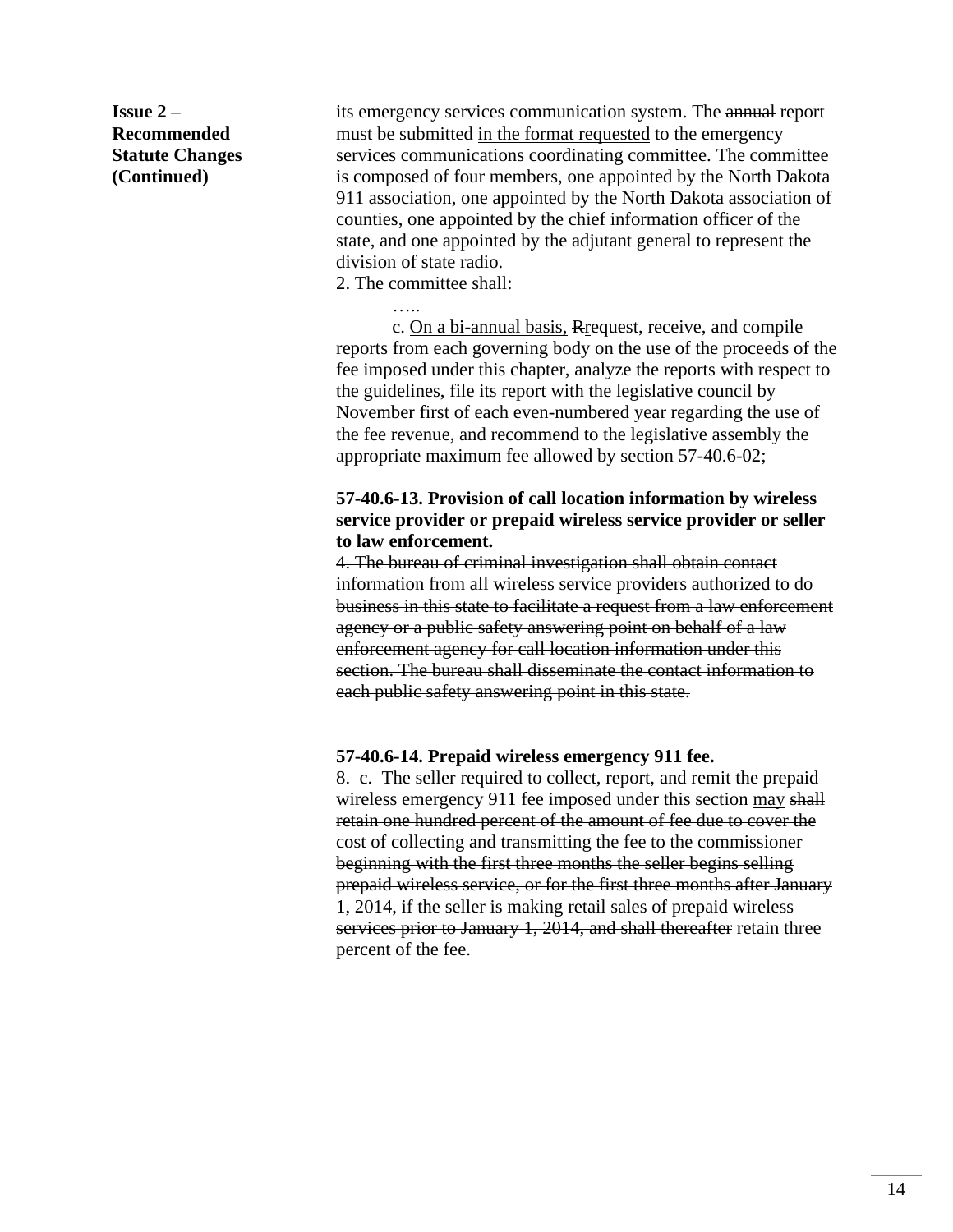## **Authorizing Statute**

The following section of North Dakota Century Code was enacted by the  $54<sup>th</sup>$  Legislative Assembly, and took effect August 1, 2001, with changes in 2005, 2007 and 2009.

### **57-40.6-12. Emergency services communications coordinating committee -- Membership -- Duties.**

- **1.** The governing body of a city or county, which adopted a fee on assessed communications services under this chapter, shall make an annual report of the income, expenditures, and status of its emergency services communication system. The annual report must be submitted to the emergency services communications coordinating committee. The committee is composed of four members, one appointed by the North Dakota 911 association, one appointed by the North Dakota association of counties, one appointed by the chief information officer of the state, and one appointed by the adjutant general to represent the division of state radio.
- **2.** The committee shall:
	- **a.** Recommend to the legislative management changes to the operating standards for emergency services communications, including training or certification standards for dispatchers;
	- **b.** Develop guidelines regarding the allowable uses of the fee revenue collected under this chapter;
	- **c.** Request, receive, and compile reports from each governing body on the use of the proceeds of the fee imposed under this chapter, analyze the reports with respect to the guidelines, file its report with the legislative council by November first of each even-numbered year regarding the use of the fee revenue, and recommend to the legislative assembly the appropriate maximum fee allowed by section 57-40.6-02;
	- **d.** Periodically evaluate chapter 57-40.6 and recommend changes to the legislative management; and
	- **e.** Serve as the governmental body to coordinate plans for implementing emergency 911 services and internet protocol enabled emergency applications for 911.
- **3.** The committee may initiate and administer statewide agreements among the governing bodies of the local governmental units with jurisdiction over an emergency 911 telephone system to coordinate the procurement of equipment and services, fund the research, administration, and activities of the committee, and contract for the necessary staff support for committee activities.

### **Committee Composition**

Jerry Bergquist, Chairman – Stutsman County 911 Coordinator Appointed by the North Dakota 911 Association

Dan Donlin, Vice Chairman – Director of State Radio Appointed by the Adjutant General to represent the State Radio Division

> Terry Traynor, Secretary – NDACo Director Appointed by the North Dakota Association of Counties

> Duane Schell – Chief Technology Officer, ITD Appointed by the Chief Information Officer of the State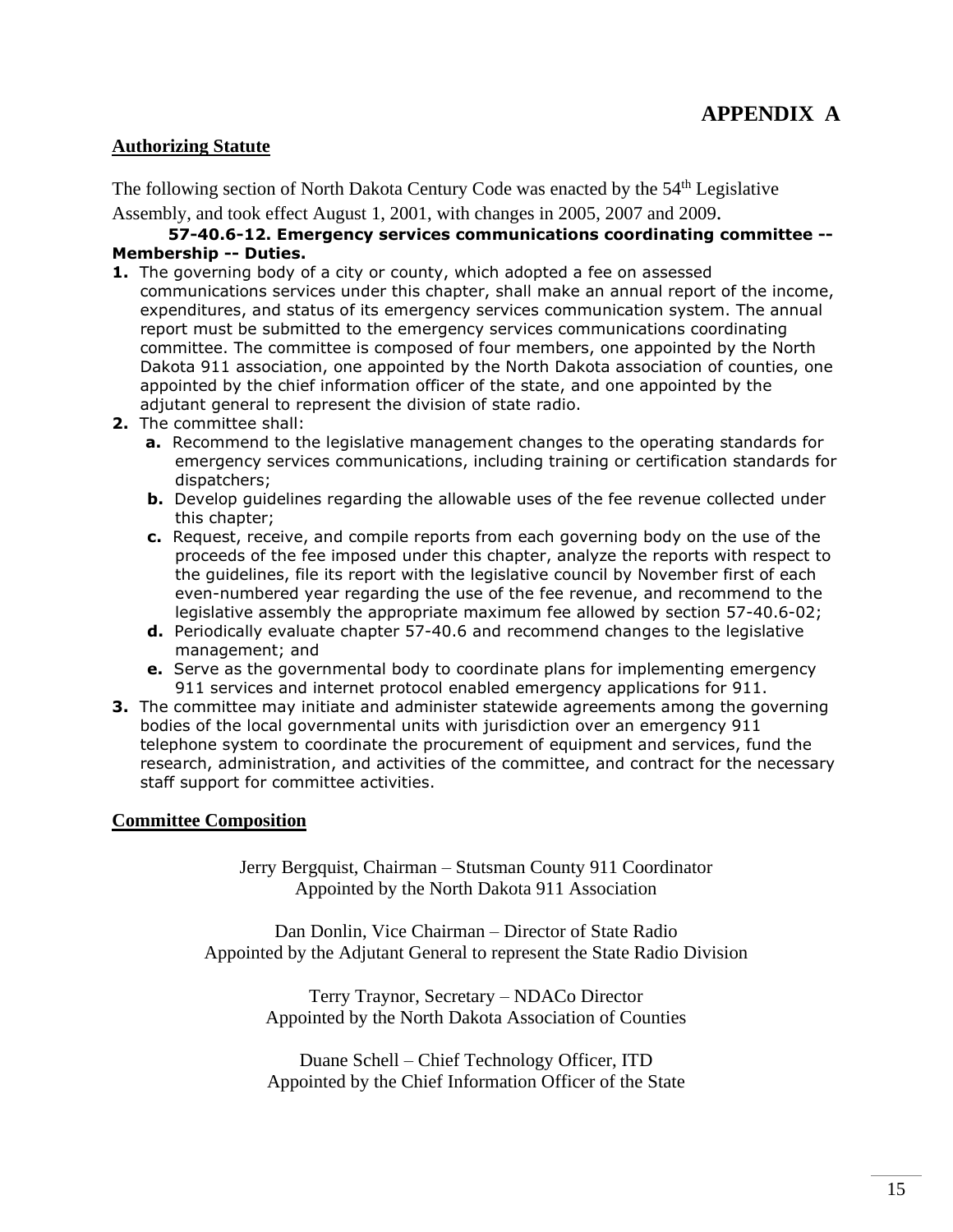## **APPENDIX B**

٦

| <b>PSAP</b> Location                  | <b>Counties Served</b>        | Service Area Notes                                                                                                                                                                                                          | 2010 Census |
|---------------------------------------|-------------------------------|-----------------------------------------------------------------------------------------------------------------------------------------------------------------------------------------------------------------------------|-------------|
| Fargo                                 | Cass, Clay MN                 | Multi-State PSAP (Population Served is Total)                                                                                                                                                                               | 208,777     |
| <b>Bismarck</b>                       | Burleigh                      | Includes City of Mandan and portion of McLean Co.                                                                                                                                                                           | 99,733      |
| <b>State Radio</b><br><b>Bismarck</b> |                               | Adams, Billings, Bowman, Burke, Dickey, Divide, Dunn, Emmons, Foster,<br>Golden Valley, Grant, Griggs, Hettinger, Kidder, LaMoure, Logan, McHenry,<br>McIntosh, McKenzie, Morton, Ransom, Sargent, Sheridan, Slope, & Wells | 82,814      |
| <b>Grand Forks</b>                    | <b>Grand Forks</b>            |                                                                                                                                                                                                                             | 66,861      |
| Minot                                 | Ward                          |                                                                                                                                                                                                                             | 61,675      |
| Devils Lake                           | Ramsey, Eddy, Benson & Nelson |                                                                                                                                                                                                                             | 23,622      |
| Dickinson                             | <b>Stark</b>                  |                                                                                                                                                                                                                             | 24,199      |
| Williston                             | Williams                      |                                                                                                                                                                                                                             | 22,398      |
| Jamestown                             | Stutsman                      |                                                                                                                                                                                                                             | 21,100      |
| Bottineau                             | Bottineau, Renville           |                                                                                                                                                                                                                             | 8,899       |
| Langdon                               | Cavalier, Towner              |                                                                                                                                                                                                                             | 6,239       |
| Rolla                                 | Rolette                       |                                                                                                                                                                                                                             | 13,937      |
| Rugby                                 | Pierce                        |                                                                                                                                                                                                                             | 4,357       |
| Wahpeton                              | Richland                      | Portions of Sargent & Ransom Co. ND and Wilken &<br>Roberts Co. SD                                                                                                                                                          | 16,321      |
| Grafton                               | Walsh                         |                                                                                                                                                                                                                             | 11,119      |
| Valley City                           | <b>Barnes</b>                 |                                                                                                                                                                                                                             | 11,066      |
| Stanton                               | Mercer, Oliver                |                                                                                                                                                                                                                             | 10,270      |
| Hillsboro                             | Traill, Steele                |                                                                                                                                                                                                                             | 10,096      |
| Washburn                              | McLean                        |                                                                                                                                                                                                                             | 8,962       |
| Stanley                               | Mountrail                     |                                                                                                                                                                                                                             | 7,673       |
| Cavalier                              | Pembina                       |                                                                                                                                                                                                                             | 7,413       |
| Mobridge, SD                          | <b>Sioux</b>                  | North Central South Dakota 911 Center                                                                                                                                                                                       | 28,203      |

## **Primary Public Safety Answering Points in North Dakota**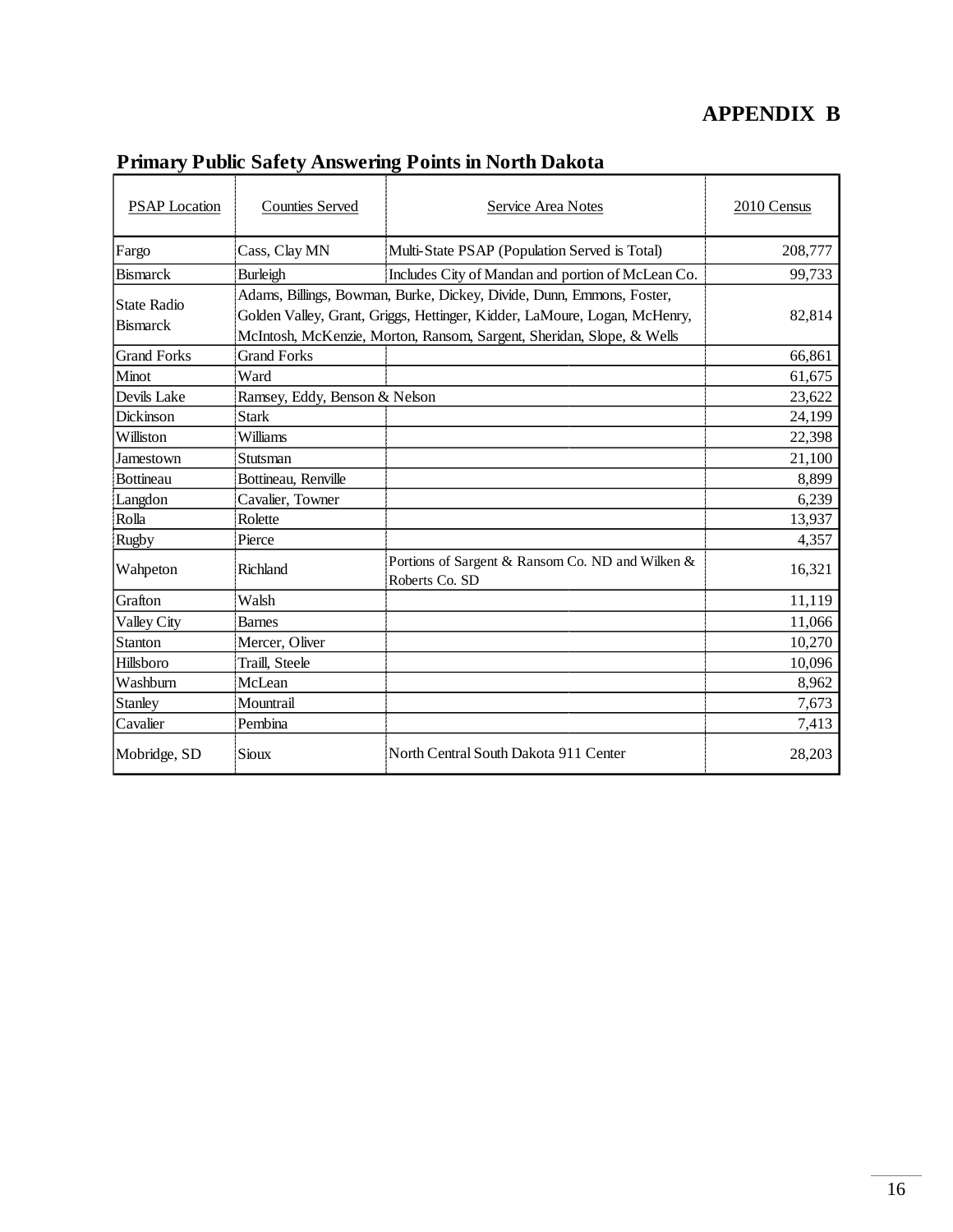## **APPENDIX C**

## **ESCS Fiscal Survey Results**

**Based on CY 2019 Survey Compiled by the Emergency Services Communications Coordinating Committee**

|           |                                                      |                    |                      | Property Tax   |                          |                  |
|-----------|------------------------------------------------------|--------------------|----------------------|----------------|--------------------------|------------------|
| Ref. No.  |                                                      | Fund Balance       | 911                  | Reserves/Other | CY2019                   | Fund Balance     |
| for Notes |                                                      | 1/1/2019           | Revenue              | Expenditures   | <b>ESCS Expenditures</b> | 12/31/2019       |
|           | <b>State Radio Dispatched Counties</b>               |                    |                      |                |                          |                  |
| 1         | Adams County                                         | 59,800             | 43,504               | 0              | 52,841                   | 50,463           |
| 2         | <b>Billings County</b>                               | 25,785             | 19,195               | 1,014          | 20,752                   | 24,228           |
| 3         | <b>Bowman County</b>                                 | 97,055             | 89,257               | 0              | 95,476                   | 90,836           |
| 4         | <b>Burke County</b>                                  | 7,258              | 45,745               | 0              | 37,600                   | 15,403           |
| 5         | <b>Dickey County</b>                                 | 72,165             | 127,345              | 0              | 129,254                  | 70,256           |
| 6         | Divide County                                        | 70,058             | 34,262               | 10,000         | 37,493                   | 76,827           |
| 7         | Dunn County                                          | 56,829             | 85,022               | 0              | 74,769                   | 67,082           |
| 8         | <b>Emmons County</b>                                 | 34,560             | 62,905               | 0              | 64,623                   | 32,842           |
| 9         | <b>Foster County</b>                                 | 201,975            | 61,565               | 0!             | 57,364                   | 206,176          |
| 10        | Golden Valley County                                 | $-477!$            | 46,429               | 10,000         | 59,458                   | $-1,053$         |
| 11        | <b>Grant County</b>                                  | 73,659             | 36,508               | 0              | 35,704                   | 74,462           |
| 12        | <b>Griggs County</b>                                 | 131,406            | 61,432               | 0              | 56,200                   | 136,638          |
| 13        | Hettinger County                                     | $-8,536$           | 31,196               | 16,445         | 5,699                    | 16,961           |
| 14        | Kidder County                                        | 82,605             | 46,878               | 16,161         | 31,814                   | 97,669           |
| 15        | LaMoure county                                       | 70,803             | 84,567               | 0:             | 86,842                   | 68,527           |
| 16        | Logan County                                         | 71,257             | 37,152               | 0              | 31,569                   | 76,838           |
| 17        | McHenry County                                       | 459,364            | 104,683              | 40             | 110,342                  | 453,705          |
| 18        | McIntosh County                                      | 32,988             | 67,385               | 0              | 53,056                   | 47,317           |
| 19        | McKenzie County                                      | 350,512            | 156,765              | 783,619        | 132,753                  | 374,524          |
|           |                                                      | 75,914             |                      | 0              |                          | 229,714          |
| 20        | Morton County                                        |                    | 704,031              |                | 550,231                  |                  |
| 21        | Ransom County                                        | 424,000<br>114,739 | 106,251              | 0              | 85,765                   | 444,486          |
| 22        | Sargent County                                       |                    | 110,770              | 569            | 82,709                   | 142,800          |
| 23        | Sheridan County                                      | 0:                 | 22,502               | 364            | 22,502                   | 0                |
| 24<br>25  | Slope County<br><b>Wells County</b>                  | 5,396<br>72,800    | 18,004<br>67,243     | 0<br>27,377    | 10,337<br>61,694         | 13,063<br>78,349 |
|           |                                                      |                    |                      |                |                          |                  |
|           |                                                      |                    |                      |                |                          |                  |
|           | <b>State Radio County Total</b>                      | 2,581,915          | 2,270,594            | 865,588        | 1,986,846                | 2,888,115        |
|           |                                                      |                    |                      |                |                          |                  |
|           |                                                      |                    |                      |                |                          |                  |
|           | <b>Other Single &amp; Multi-Jurisdictional PSAPs</b> |                    |                      |                |                          |                  |
| а         | Barnes/Valley City                                   | 3,103              | 7,099                | 82,926         | 6,239                    | 3,963            |
| b         | Bismarck/Burleigh                                    | 1,434,086          | 2,526,429            | 2,792,782      | 2,695,741                | 1,264,774        |
| C         | Bottineau/Renville                                   | 152,077            | 221,904              | 550,228        | 258,162                  | 115,819          |
| d         | <b>Cavalier County</b>                               | 310,800            | 109,898              | 247,227        | 94,427                   | 326,271          |
| е         | <b>Grand Forks County</b>                            | 1,217,941          | 1,483,479            | 1,618,559      | 1,372,522                | 1,328,898        |
| f         | Lake Region E-911 (5 Counties)                       | 390,410            | 585,640              | 214,729        | 856,817                  | 169,234          |
| g         | McLean County                                        | 18,318             | 167,115              | 7,235          | 122,064                  | 63,369           |
| h         | Mercer/Oliver                                        | 75,034             | 211,202              | 32,826         | 206,007                  | 48,229           |
| Ť         | Mountrail County                                     | 89,833             | 214,225              | 648,421        | 182,204                  | 121,854          |
| j         | Pembina County                                       | 98,509             | 205,729              | 193,976        | 151,743                  | 152,495          |
| k         | <b>Pierce County</b>                                 | 42,658             | 51,380               | 36             | 57,811                   | 36,227           |
|           | Red River Regional Dispatch                          | 0!                 | 3,928,997            | 0 <sub>1</sub> | 4,418,605                | 0                |
| m         | Richland County                                      | 9521               | 385,035}             | 569,799        | 385,750                  |                  |
| n         | <b>Rolette County</b>                                | $-56,432$          | 161,094              | 0              | 135,632                  | 237<br>$-30,970$ |
| o         | Sioux County/NCSD PSAP                               | 9,916              | 15,391               | $\overline{0}$ | 1,884                    | 23,423           |
| p         | <b>Stark</b>                                         | 593,680            | 393,479              | 0              | 421,187                  | 565,972          |
| q         | Steele/Traill                                        | 223,483            | 210,848              | 124,643        | 202,716                  | 231,615          |
| r         | <b>Stutsman County</b>                               | 253,221            | 302,754              | 525,744        | 191,034                  | 364,941          |
| s         | <b>Walsh County</b>                                  | 255,963            | 206,637              | 409,792        | 153,301                  | 309,298          |
| t         | <b>Ward County</b>                                   | 410,936            | 2,568,247            | 856,032        | 2,140,080                | 839,103          |
| u         | Williams/Williston                                   | 194,123            | 1,470,531            | 261,584        | 1,477,257                | 187,397          |
|           | <b>Other PSAPs Total</b>                             |                    | 5,718,610 15,427,114 |                |                          |                  |
|           |                                                      |                    |                      | 9,136,539      | 15,531,182               | 6,122,150        |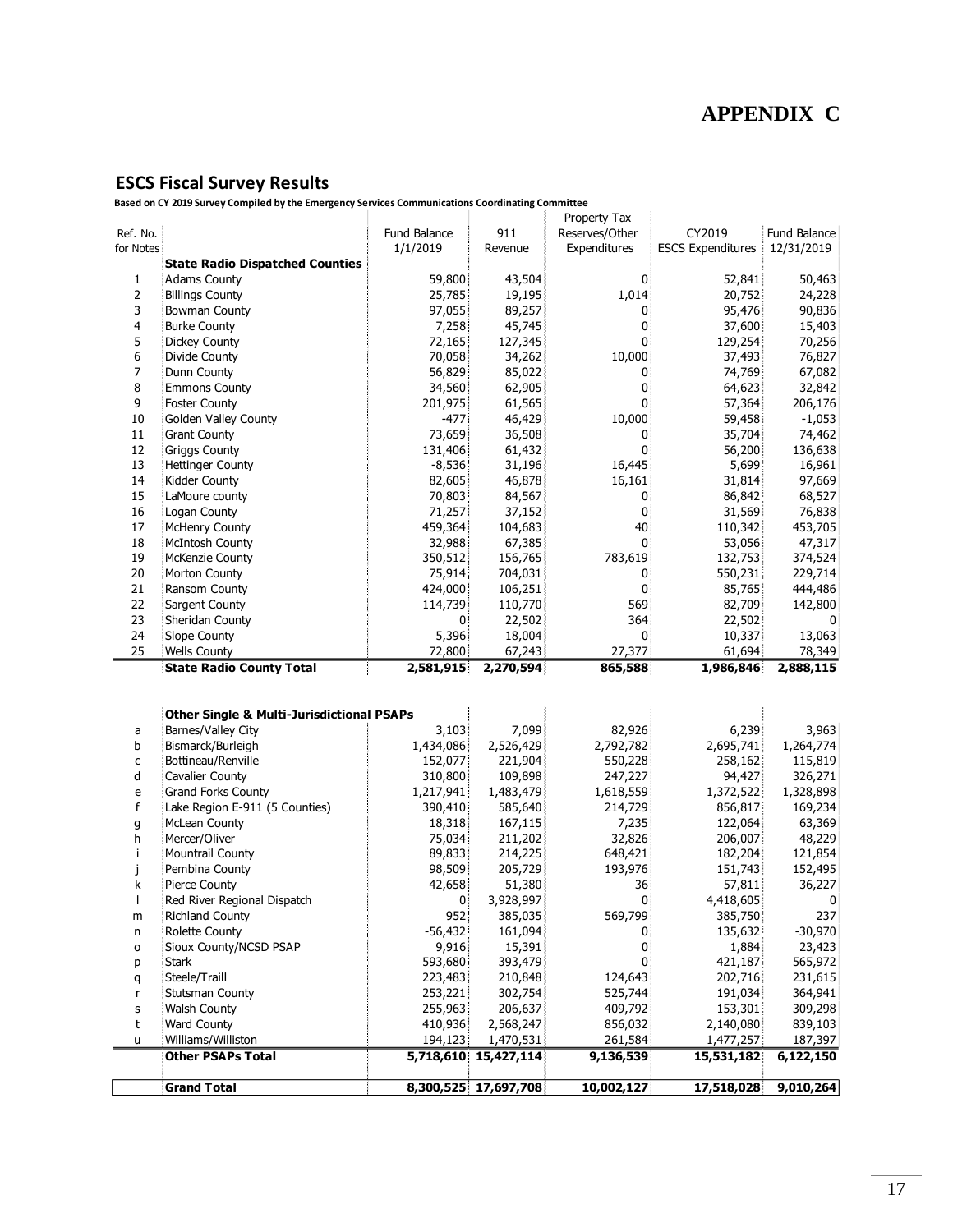| 5,158,876<br>4,579<br>904,459<br>167,413<br>2,064<br>20,743<br>36,466<br>63,006<br>113,302<br>193,256<br>671,085<br>17,706<br>8,147<br>37,382<br>6,686<br>$468$<br>22,135<br>1,220<br>16,776<br>$\begin{array}{l} 13.754 \\ 13.728 \\ 15.728 \\ 16.739 \\ 17.89 \\ 18.90 \\ 19.74 \\ 19.74 \\ 19.74 \\ 19.74 \\ 19.74 \\ 19.74 \\ 19.74 \\ 19.74 \\ 19.74 \\ 19.74 \\ 19.74 \\ 19.74 \\ 19.74 \\ 19.74 \\ 19.74 \\ 19.74 \\ 19.74 \\ 19.74 \\ 19.74 \\ 19.75 \\ 19.75 \\ 19.75 \\ 19.75 \\ 19.75$<br>30,729<br>787,054<br>880,733<br>$\frac{22}{1.822}$<br>16,403<br>30,432<br>364<br>ï<br>$\mathbf{r}=\mathbf{r}$<br>as per ESC3<br>guldelines<br>3,236,913<br>12,000<br>812,815<br>14,177<br>40,766<br>5,085<br>27,400<br>28,567<br>46,782<br>9,143<br>26,156<br>25,125<br>20,850<br>97,891<br>63,037<br>41,772<br>19,273<br>26,424<br>682,694<br>31,751<br>4.104, 47<br>4.847,171<br>state radio, lake<br>region, etc.<br>970<br>31,903<br>8,354<br>65,619<br>299<br>3,459<br>$1,901$<br>4,480<br>57,268<br>6.169<br>253,549<br>41.525<br>88,882<br>12,870<br>5,100<br>5,100<br>295.074<br>$\bar{1}$<br>Ŷ,<br>Î,<br>$\bar{t}$<br>$\sim$<br>$\bar{ }$<br>$\blacksquare$<br>ITD, etc.<br>168,515<br>77.00<br>36,310<br>695<br>8,909<br>665<br>$\begin{array}{c}\n 393 \\  488 \\  +0.06 \\  +0.07 \\  +0.097\n\end{array}$<br>12,309<br>262<br>$\begin{array}{c} 1,027 \\ 1,839 \\ 6,250 \end{array}$<br>$1,413$<br>4,736<br>65,590<br>158,552<br>9,963<br>45<br>9,167<br>administrative lines,<br>etc.<br>6,150<br>23,868<br>$\frac{5}{3}$<br>15,481<br>2257<br>2,237<br>301.563<br>6,543<br>960<br>900<br>.80<br>3,600<br>2,772<br>252<br>3,600<br>30,075<br>8,368<br>3,314<br>9,311<br>3,324<br>720<br>4,504<br>5,617<br>3,441<br>3,222<br>7,223<br>3,109<br>5,469<br>58,136<br>5,280<br>3,589<br>8,672<br>$\frac{8}{3}$<br>44,787<br>6,551<br>20,117<br>9,451<br>7,982<br>58,541<br>243.427<br>-<br>26,981<br>$\bar{1}$<br>$\bar{\bar{1}}$<br>$\bar{1}$<br>$\epsilon$<br>$\epsilon$<br>î,<br>$1333$<br>$1338$<br>$125$<br>$125$<br>$125$<br>$125$<br>$125$<br>$125$<br>$125$<br>$125$<br>$125$<br>38,445<br>10,703<br>22,616<br>48,444<br>48,444<br>50,188<br>396<br>93,889<br>36,012<br>8,355<br>318,693<br>13,919<br>54,483<br>29,111<br>1,363,909<br>145,216<br>674<br>4,154<br>NDACO NON OPA<br>$\begin{smallmatrix} 1.7000 \\ 1.7000 \\ 1.7000 \\ 1.7000 \\ 1.7000 \\ 1.7000 \\ 1.7000 \\ 1.7000 \\ 1.7000 \\ 1.7000 \\ 1.7000 \\ 1.7000 \\ 1.7000 \\ 1.7000 \\ 1.7000 \\ 1.7000 \\ 1.7000 \\ 1.7000 \\ 1.7000 \\ 1.7000 \\ 1.7000 \\ 1.7000 \\ 1.7000 \\ 1.7000 \\ 1.7000 \\ 1.7000 \\ 1.700$<br>22,656<br>216,896<br>8,246<br>$\frac{9,707,54}{9,707,54}$<br>10,673.699<br>7,006<br>767,288<br>966,115<br>260,035<br>235,895<br>639,348<br>20,780<br>3,182<br>40,800<br>6,500<br>14,033<br>7,500<br>16,967<br>255,196<br>1,428,460<br>730,104<br>61,601<br>1,884<br>419,409<br>332,317<br>10,124<br>641,164<br>641,561<br>salarles, benefits,<br>5,354<br>2,086,581<br>payroll taxes, etc.<br>maintenance, support, etc.<br>1,774<br>1,343<br>ŏ<br>4,201<br>14,772<br>37,582<br>ៈ នី នី<br>$9,500$ $0,481$ $26,538$<br>788<br>216,347<br><b>879</b><br>37,191<br>329,506<br>210,632<br>10,664<br>20,000<br>1,930<br>35,815<br>35,815<br>19,761<br>1,562<br>36,373<br>6,471<br>3,176<br>236<br>$\frac{10,254}{1,550}$<br>115,56<br>1,058,91<br>$\alpha=0$<br>ł<br>ł<br>ł<br>purchase, lease,<br>53,056<br>4,418,605<br>47,975<br>31,569<br>916,372<br>550,231<br>85,765<br>83,278<br>1,071,546<br>129,299<br>238,832<br>830,625<br>955,548<br>135,632<br>327,359<br>716,778<br>563,093<br>ខេត្ត<br>ក្នុង ឆ្នូ ខេត្ត<br>ក្នុង ឆ្នូ ខេត្ត<br>22,143<br>86,842<br>22,866<br>345,720<br>57,847<br>421, 187<br>2,996,112<br>1,738,841<br>95,476<br>37,600<br>47,493<br>110,381<br>10,337<br>89,071<br>2,852,434<br>5,488,523<br>808,390<br>341,654<br>1,884<br>27,520,154<br>52,841<br>21,766<br>129,254<br>89,164<br>2,991,081<br>24,667,721<br>Other Single & Multi-Jurisdictional PSAPs<br><b>State Radio Dispatched Counties</b><br>Grand Forks Authority<br>Other PSAPs Total<br>Red River Regional<br>Lake Region 6-Co<br>Bottineau/Renville<br><b>SR County Total</b><br>Barnes/Valley City<br>Bismarck/Burleigh<br>Williams/Williston<br>Cavalier County<br>Golden Valley<br><b>Grand Total</b><br>Mercer/Olive<br>Steele/Trail<br>McKenzie<br>Stutsman<br>Hettinger<br>Mountrail<br>Emmons<br>McIntosh<br>Sheridan<br>LaMoure<br>McHenry<br>Pembina<br>Richland<br>Bowman<br>Ransom<br>Sargent<br>McLean<br>Rolette<br>Morton<br>Adams<br>Billings<br>Griggs<br>Dickey<br>Foster<br>Kidder<br>Logan<br>Pierce<br>Walsh<br>Divide<br>Burke<br>Grant<br>Slope<br>Dunn<br>Sioux<br>Stark<br>Wells<br>Ward<br>$\overline{\omega}$<br>$\underline{\circ}$<br>$\overline{a}$<br>$\overline{\mathbf{C}}$<br>$\mathbf{r}$<br>호<br>$\overline{8}$<br><b>P</b> 8<br>ភ្លងនិង<br>0<br>Ε | Ref. No.<br>Ior Notes | CY2019 Expend | <b>Communications Equipment</b> | Staffing | 911 Network Costs: | Other Local 911 Trunk<br>Charges | <b>Local Phone Database</b><br>Updates | Other Phone<br>Charges | <b>Other Network</b><br>Charges | PSAP Contract | Other Operational<br>Expenses |
|--------------------------------------------------------------------------------------------------------------------------------------------------------------------------------------------------------------------------------------------------------------------------------------------------------------------------------------------------------------------------------------------------------------------------------------------------------------------------------------------------------------------------------------------------------------------------------------------------------------------------------------------------------------------------------------------------------------------------------------------------------------------------------------------------------------------------------------------------------------------------------------------------------------------------------------------------------------------------------------------------------------------------------------------------------------------------------------------------------------------------------------------------------------------------------------------------------------------------------------------------------------------------------------------------------------------------------------------------------------------------------------------------------------------------------------------------------------------------------------------------------------------------------------------------------------------------------------------------------------------------------------------------------------------------------------------------------------------------------------------------------------------------------------------------------------------------------------------------------------------------------------------------------------------------------------------------------------------------------------------------------------------------------------------------------------------------------------------------------------------------------------------------------------------------------------------------------------------------------------------------------------------------------------------------------------------------------------------------------------------------------------------------------------------------------------------------------------------------------------------------------------------------------------------------------------------------------------------------------------------------------------------------------------------------------------------------------------------------------------------------------------------------------------------------------------------------------------------------------------------------------------------------------------------------------------------------------------------------------------------------------------------------------------------------------------------------------------------------------------------------------------------------------------------------------------------------------------------------------------------------------------------------------------------------------------------------------------------------------------------------------------------------------------------------------------------------------------------------------------------------------------------------------------------------------------------------------------------------------------------------------------------------------------------------------------------------------------------------------------------------------------------------------------------------------------------------------------------------------------------------------------------------------------------------------------------------------------------------------------------------------------------------------------------------------------------------------------------------------------------------------------------------------------------------------------------------------------------------------------------------------------------------------------------------------------------------------------------------------------------------------------------------------------------------------------------------------------------------------------------------------------------------------------------------------------------------------------------------------------------------------------------------------------------------------------------------------------------------------------------------------------------------------------------------------------------------------------------------------------------------------------------|-----------------------|---------------|---------------------------------|----------|--------------------|----------------------------------|----------------------------------------|------------------------|---------------------------------|---------------|-------------------------------|
|                                                                                                                                                                                                                                                                                                                                                                                                                                                                                                                                                                                                                                                                                                                                                                                                                                                                                                                                                                                                                                                                                                                                                                                                                                                                                                                                                                                                                                                                                                                                                                                                                                                                                                                                                                                                                                                                                                                                                                                                                                                                                                                                                                                                                                                                                                                                                                                                                                                                                                                                                                                                                                                                                                                                                                                                                                                                                                                                                                                                                                                                                                                                                                                                                                                                                                                                                                                                                                                                                                                                                                                                                                                                                                                                                                                                                                                                                                                                                                                                                                                                                                                                                                                                                                                                                                                                                                                                                                                                                                                                                                                                                                                                                                                                                                                                                                                                                            |                       |               |                                 |          |                    |                                  |                                        |                        |                                 |               |                               |
|                                                                                                                                                                                                                                                                                                                                                                                                                                                                                                                                                                                                                                                                                                                                                                                                                                                                                                                                                                                                                                                                                                                                                                                                                                                                                                                                                                                                                                                                                                                                                                                                                                                                                                                                                                                                                                                                                                                                                                                                                                                                                                                                                                                                                                                                                                                                                                                                                                                                                                                                                                                                                                                                                                                                                                                                                                                                                                                                                                                                                                                                                                                                                                                                                                                                                                                                                                                                                                                                                                                                                                                                                                                                                                                                                                                                                                                                                                                                                                                                                                                                                                                                                                                                                                                                                                                                                                                                                                                                                                                                                                                                                                                                                                                                                                                                                                                                                            |                       |               |                                 |          |                    |                                  |                                        |                        |                                 |               |                               |
|                                                                                                                                                                                                                                                                                                                                                                                                                                                                                                                                                                                                                                                                                                                                                                                                                                                                                                                                                                                                                                                                                                                                                                                                                                                                                                                                                                                                                                                                                                                                                                                                                                                                                                                                                                                                                                                                                                                                                                                                                                                                                                                                                                                                                                                                                                                                                                                                                                                                                                                                                                                                                                                                                                                                                                                                                                                                                                                                                                                                                                                                                                                                                                                                                                                                                                                                                                                                                                                                                                                                                                                                                                                                                                                                                                                                                                                                                                                                                                                                                                                                                                                                                                                                                                                                                                                                                                                                                                                                                                                                                                                                                                                                                                                                                                                                                                                                                            |                       |               |                                 |          |                    |                                  |                                        |                        |                                 |               |                               |
|                                                                                                                                                                                                                                                                                                                                                                                                                                                                                                                                                                                                                                                                                                                                                                                                                                                                                                                                                                                                                                                                                                                                                                                                                                                                                                                                                                                                                                                                                                                                                                                                                                                                                                                                                                                                                                                                                                                                                                                                                                                                                                                                                                                                                                                                                                                                                                                                                                                                                                                                                                                                                                                                                                                                                                                                                                                                                                                                                                                                                                                                                                                                                                                                                                                                                                                                                                                                                                                                                                                                                                                                                                                                                                                                                                                                                                                                                                                                                                                                                                                                                                                                                                                                                                                                                                                                                                                                                                                                                                                                                                                                                                                                                                                                                                                                                                                                                            |                       |               |                                 |          |                    |                                  |                                        |                        |                                 |               |                               |
|                                                                                                                                                                                                                                                                                                                                                                                                                                                                                                                                                                                                                                                                                                                                                                                                                                                                                                                                                                                                                                                                                                                                                                                                                                                                                                                                                                                                                                                                                                                                                                                                                                                                                                                                                                                                                                                                                                                                                                                                                                                                                                                                                                                                                                                                                                                                                                                                                                                                                                                                                                                                                                                                                                                                                                                                                                                                                                                                                                                                                                                                                                                                                                                                                                                                                                                                                                                                                                                                                                                                                                                                                                                                                                                                                                                                                                                                                                                                                                                                                                                                                                                                                                                                                                                                                                                                                                                                                                                                                                                                                                                                                                                                                                                                                                                                                                                                                            |                       |               |                                 |          |                    |                                  |                                        |                        |                                 |               |                               |
|                                                                                                                                                                                                                                                                                                                                                                                                                                                                                                                                                                                                                                                                                                                                                                                                                                                                                                                                                                                                                                                                                                                                                                                                                                                                                                                                                                                                                                                                                                                                                                                                                                                                                                                                                                                                                                                                                                                                                                                                                                                                                                                                                                                                                                                                                                                                                                                                                                                                                                                                                                                                                                                                                                                                                                                                                                                                                                                                                                                                                                                                                                                                                                                                                                                                                                                                                                                                                                                                                                                                                                                                                                                                                                                                                                                                                                                                                                                                                                                                                                                                                                                                                                                                                                                                                                                                                                                                                                                                                                                                                                                                                                                                                                                                                                                                                                                                                            |                       |               |                                 |          |                    |                                  |                                        |                        |                                 |               |                               |
|                                                                                                                                                                                                                                                                                                                                                                                                                                                                                                                                                                                                                                                                                                                                                                                                                                                                                                                                                                                                                                                                                                                                                                                                                                                                                                                                                                                                                                                                                                                                                                                                                                                                                                                                                                                                                                                                                                                                                                                                                                                                                                                                                                                                                                                                                                                                                                                                                                                                                                                                                                                                                                                                                                                                                                                                                                                                                                                                                                                                                                                                                                                                                                                                                                                                                                                                                                                                                                                                                                                                                                                                                                                                                                                                                                                                                                                                                                                                                                                                                                                                                                                                                                                                                                                                                                                                                                                                                                                                                                                                                                                                                                                                                                                                                                                                                                                                                            |                       |               |                                 |          |                    |                                  |                                        |                        |                                 |               |                               |
|                                                                                                                                                                                                                                                                                                                                                                                                                                                                                                                                                                                                                                                                                                                                                                                                                                                                                                                                                                                                                                                                                                                                                                                                                                                                                                                                                                                                                                                                                                                                                                                                                                                                                                                                                                                                                                                                                                                                                                                                                                                                                                                                                                                                                                                                                                                                                                                                                                                                                                                                                                                                                                                                                                                                                                                                                                                                                                                                                                                                                                                                                                                                                                                                                                                                                                                                                                                                                                                                                                                                                                                                                                                                                                                                                                                                                                                                                                                                                                                                                                                                                                                                                                                                                                                                                                                                                                                                                                                                                                                                                                                                                                                                                                                                                                                                                                                                                            |                       |               |                                 |          |                    |                                  |                                        |                        |                                 |               |                               |
|                                                                                                                                                                                                                                                                                                                                                                                                                                                                                                                                                                                                                                                                                                                                                                                                                                                                                                                                                                                                                                                                                                                                                                                                                                                                                                                                                                                                                                                                                                                                                                                                                                                                                                                                                                                                                                                                                                                                                                                                                                                                                                                                                                                                                                                                                                                                                                                                                                                                                                                                                                                                                                                                                                                                                                                                                                                                                                                                                                                                                                                                                                                                                                                                                                                                                                                                                                                                                                                                                                                                                                                                                                                                                                                                                                                                                                                                                                                                                                                                                                                                                                                                                                                                                                                                                                                                                                                                                                                                                                                                                                                                                                                                                                                                                                                                                                                                                            |                       |               |                                 |          |                    |                                  |                                        |                        |                                 |               |                               |
|                                                                                                                                                                                                                                                                                                                                                                                                                                                                                                                                                                                                                                                                                                                                                                                                                                                                                                                                                                                                                                                                                                                                                                                                                                                                                                                                                                                                                                                                                                                                                                                                                                                                                                                                                                                                                                                                                                                                                                                                                                                                                                                                                                                                                                                                                                                                                                                                                                                                                                                                                                                                                                                                                                                                                                                                                                                                                                                                                                                                                                                                                                                                                                                                                                                                                                                                                                                                                                                                                                                                                                                                                                                                                                                                                                                                                                                                                                                                                                                                                                                                                                                                                                                                                                                                                                                                                                                                                                                                                                                                                                                                                                                                                                                                                                                                                                                                                            |                       |               |                                 |          |                    |                                  |                                        |                        |                                 |               |                               |
|                                                                                                                                                                                                                                                                                                                                                                                                                                                                                                                                                                                                                                                                                                                                                                                                                                                                                                                                                                                                                                                                                                                                                                                                                                                                                                                                                                                                                                                                                                                                                                                                                                                                                                                                                                                                                                                                                                                                                                                                                                                                                                                                                                                                                                                                                                                                                                                                                                                                                                                                                                                                                                                                                                                                                                                                                                                                                                                                                                                                                                                                                                                                                                                                                                                                                                                                                                                                                                                                                                                                                                                                                                                                                                                                                                                                                                                                                                                                                                                                                                                                                                                                                                                                                                                                                                                                                                                                                                                                                                                                                                                                                                                                                                                                                                                                                                                                                            |                       |               |                                 |          |                    |                                  |                                        |                        |                                 |               |                               |
|                                                                                                                                                                                                                                                                                                                                                                                                                                                                                                                                                                                                                                                                                                                                                                                                                                                                                                                                                                                                                                                                                                                                                                                                                                                                                                                                                                                                                                                                                                                                                                                                                                                                                                                                                                                                                                                                                                                                                                                                                                                                                                                                                                                                                                                                                                                                                                                                                                                                                                                                                                                                                                                                                                                                                                                                                                                                                                                                                                                                                                                                                                                                                                                                                                                                                                                                                                                                                                                                                                                                                                                                                                                                                                                                                                                                                                                                                                                                                                                                                                                                                                                                                                                                                                                                                                                                                                                                                                                                                                                                                                                                                                                                                                                                                                                                                                                                                            |                       |               |                                 |          |                    |                                  |                                        |                        |                                 |               |                               |
|                                                                                                                                                                                                                                                                                                                                                                                                                                                                                                                                                                                                                                                                                                                                                                                                                                                                                                                                                                                                                                                                                                                                                                                                                                                                                                                                                                                                                                                                                                                                                                                                                                                                                                                                                                                                                                                                                                                                                                                                                                                                                                                                                                                                                                                                                                                                                                                                                                                                                                                                                                                                                                                                                                                                                                                                                                                                                                                                                                                                                                                                                                                                                                                                                                                                                                                                                                                                                                                                                                                                                                                                                                                                                                                                                                                                                                                                                                                                                                                                                                                                                                                                                                                                                                                                                                                                                                                                                                                                                                                                                                                                                                                                                                                                                                                                                                                                                            |                       |               |                                 |          |                    |                                  |                                        |                        |                                 |               |                               |
|                                                                                                                                                                                                                                                                                                                                                                                                                                                                                                                                                                                                                                                                                                                                                                                                                                                                                                                                                                                                                                                                                                                                                                                                                                                                                                                                                                                                                                                                                                                                                                                                                                                                                                                                                                                                                                                                                                                                                                                                                                                                                                                                                                                                                                                                                                                                                                                                                                                                                                                                                                                                                                                                                                                                                                                                                                                                                                                                                                                                                                                                                                                                                                                                                                                                                                                                                                                                                                                                                                                                                                                                                                                                                                                                                                                                                                                                                                                                                                                                                                                                                                                                                                                                                                                                                                                                                                                                                                                                                                                                                                                                                                                                                                                                                                                                                                                                                            |                       |               |                                 |          |                    |                                  |                                        |                        |                                 |               |                               |
|                                                                                                                                                                                                                                                                                                                                                                                                                                                                                                                                                                                                                                                                                                                                                                                                                                                                                                                                                                                                                                                                                                                                                                                                                                                                                                                                                                                                                                                                                                                                                                                                                                                                                                                                                                                                                                                                                                                                                                                                                                                                                                                                                                                                                                                                                                                                                                                                                                                                                                                                                                                                                                                                                                                                                                                                                                                                                                                                                                                                                                                                                                                                                                                                                                                                                                                                                                                                                                                                                                                                                                                                                                                                                                                                                                                                                                                                                                                                                                                                                                                                                                                                                                                                                                                                                                                                                                                                                                                                                                                                                                                                                                                                                                                                                                                                                                                                                            |                       |               |                                 |          |                    |                                  |                                        |                        |                                 |               |                               |
|                                                                                                                                                                                                                                                                                                                                                                                                                                                                                                                                                                                                                                                                                                                                                                                                                                                                                                                                                                                                                                                                                                                                                                                                                                                                                                                                                                                                                                                                                                                                                                                                                                                                                                                                                                                                                                                                                                                                                                                                                                                                                                                                                                                                                                                                                                                                                                                                                                                                                                                                                                                                                                                                                                                                                                                                                                                                                                                                                                                                                                                                                                                                                                                                                                                                                                                                                                                                                                                                                                                                                                                                                                                                                                                                                                                                                                                                                                                                                                                                                                                                                                                                                                                                                                                                                                                                                                                                                                                                                                                                                                                                                                                                                                                                                                                                                                                                                            |                       |               |                                 |          |                    |                                  |                                        |                        |                                 |               |                               |
|                                                                                                                                                                                                                                                                                                                                                                                                                                                                                                                                                                                                                                                                                                                                                                                                                                                                                                                                                                                                                                                                                                                                                                                                                                                                                                                                                                                                                                                                                                                                                                                                                                                                                                                                                                                                                                                                                                                                                                                                                                                                                                                                                                                                                                                                                                                                                                                                                                                                                                                                                                                                                                                                                                                                                                                                                                                                                                                                                                                                                                                                                                                                                                                                                                                                                                                                                                                                                                                                                                                                                                                                                                                                                                                                                                                                                                                                                                                                                                                                                                                                                                                                                                                                                                                                                                                                                                                                                                                                                                                                                                                                                                                                                                                                                                                                                                                                                            |                       |               |                                 |          |                    |                                  |                                        |                        |                                 |               |                               |
|                                                                                                                                                                                                                                                                                                                                                                                                                                                                                                                                                                                                                                                                                                                                                                                                                                                                                                                                                                                                                                                                                                                                                                                                                                                                                                                                                                                                                                                                                                                                                                                                                                                                                                                                                                                                                                                                                                                                                                                                                                                                                                                                                                                                                                                                                                                                                                                                                                                                                                                                                                                                                                                                                                                                                                                                                                                                                                                                                                                                                                                                                                                                                                                                                                                                                                                                                                                                                                                                                                                                                                                                                                                                                                                                                                                                                                                                                                                                                                                                                                                                                                                                                                                                                                                                                                                                                                                                                                                                                                                                                                                                                                                                                                                                                                                                                                                                                            |                       |               |                                 |          |                    |                                  |                                        |                        |                                 |               |                               |
|                                                                                                                                                                                                                                                                                                                                                                                                                                                                                                                                                                                                                                                                                                                                                                                                                                                                                                                                                                                                                                                                                                                                                                                                                                                                                                                                                                                                                                                                                                                                                                                                                                                                                                                                                                                                                                                                                                                                                                                                                                                                                                                                                                                                                                                                                                                                                                                                                                                                                                                                                                                                                                                                                                                                                                                                                                                                                                                                                                                                                                                                                                                                                                                                                                                                                                                                                                                                                                                                                                                                                                                                                                                                                                                                                                                                                                                                                                                                                                                                                                                                                                                                                                                                                                                                                                                                                                                                                                                                                                                                                                                                                                                                                                                                                                                                                                                                                            |                       |               |                                 |          |                    |                                  |                                        |                        |                                 |               |                               |
|                                                                                                                                                                                                                                                                                                                                                                                                                                                                                                                                                                                                                                                                                                                                                                                                                                                                                                                                                                                                                                                                                                                                                                                                                                                                                                                                                                                                                                                                                                                                                                                                                                                                                                                                                                                                                                                                                                                                                                                                                                                                                                                                                                                                                                                                                                                                                                                                                                                                                                                                                                                                                                                                                                                                                                                                                                                                                                                                                                                                                                                                                                                                                                                                                                                                                                                                                                                                                                                                                                                                                                                                                                                                                                                                                                                                                                                                                                                                                                                                                                                                                                                                                                                                                                                                                                                                                                                                                                                                                                                                                                                                                                                                                                                                                                                                                                                                                            |                       |               |                                 |          |                    |                                  |                                        |                        |                                 |               |                               |
|                                                                                                                                                                                                                                                                                                                                                                                                                                                                                                                                                                                                                                                                                                                                                                                                                                                                                                                                                                                                                                                                                                                                                                                                                                                                                                                                                                                                                                                                                                                                                                                                                                                                                                                                                                                                                                                                                                                                                                                                                                                                                                                                                                                                                                                                                                                                                                                                                                                                                                                                                                                                                                                                                                                                                                                                                                                                                                                                                                                                                                                                                                                                                                                                                                                                                                                                                                                                                                                                                                                                                                                                                                                                                                                                                                                                                                                                                                                                                                                                                                                                                                                                                                                                                                                                                                                                                                                                                                                                                                                                                                                                                                                                                                                                                                                                                                                                                            |                       |               |                                 |          |                    |                                  |                                        |                        |                                 |               |                               |
|                                                                                                                                                                                                                                                                                                                                                                                                                                                                                                                                                                                                                                                                                                                                                                                                                                                                                                                                                                                                                                                                                                                                                                                                                                                                                                                                                                                                                                                                                                                                                                                                                                                                                                                                                                                                                                                                                                                                                                                                                                                                                                                                                                                                                                                                                                                                                                                                                                                                                                                                                                                                                                                                                                                                                                                                                                                                                                                                                                                                                                                                                                                                                                                                                                                                                                                                                                                                                                                                                                                                                                                                                                                                                                                                                                                                                                                                                                                                                                                                                                                                                                                                                                                                                                                                                                                                                                                                                                                                                                                                                                                                                                                                                                                                                                                                                                                                                            |                       |               |                                 |          |                    |                                  |                                        |                        |                                 |               |                               |
|                                                                                                                                                                                                                                                                                                                                                                                                                                                                                                                                                                                                                                                                                                                                                                                                                                                                                                                                                                                                                                                                                                                                                                                                                                                                                                                                                                                                                                                                                                                                                                                                                                                                                                                                                                                                                                                                                                                                                                                                                                                                                                                                                                                                                                                                                                                                                                                                                                                                                                                                                                                                                                                                                                                                                                                                                                                                                                                                                                                                                                                                                                                                                                                                                                                                                                                                                                                                                                                                                                                                                                                                                                                                                                                                                                                                                                                                                                                                                                                                                                                                                                                                                                                                                                                                                                                                                                                                                                                                                                                                                                                                                                                                                                                                                                                                                                                                                            |                       |               |                                 |          |                    |                                  |                                        |                        |                                 |               |                               |
|                                                                                                                                                                                                                                                                                                                                                                                                                                                                                                                                                                                                                                                                                                                                                                                                                                                                                                                                                                                                                                                                                                                                                                                                                                                                                                                                                                                                                                                                                                                                                                                                                                                                                                                                                                                                                                                                                                                                                                                                                                                                                                                                                                                                                                                                                                                                                                                                                                                                                                                                                                                                                                                                                                                                                                                                                                                                                                                                                                                                                                                                                                                                                                                                                                                                                                                                                                                                                                                                                                                                                                                                                                                                                                                                                                                                                                                                                                                                                                                                                                                                                                                                                                                                                                                                                                                                                                                                                                                                                                                                                                                                                                                                                                                                                                                                                                                                                            |                       |               |                                 |          |                    |                                  |                                        |                        |                                 |               |                               |
|                                                                                                                                                                                                                                                                                                                                                                                                                                                                                                                                                                                                                                                                                                                                                                                                                                                                                                                                                                                                                                                                                                                                                                                                                                                                                                                                                                                                                                                                                                                                                                                                                                                                                                                                                                                                                                                                                                                                                                                                                                                                                                                                                                                                                                                                                                                                                                                                                                                                                                                                                                                                                                                                                                                                                                                                                                                                                                                                                                                                                                                                                                                                                                                                                                                                                                                                                                                                                                                                                                                                                                                                                                                                                                                                                                                                                                                                                                                                                                                                                                                                                                                                                                                                                                                                                                                                                                                                                                                                                                                                                                                                                                                                                                                                                                                                                                                                                            |                       |               |                                 |          |                    |                                  |                                        |                        |                                 |               |                               |
|                                                                                                                                                                                                                                                                                                                                                                                                                                                                                                                                                                                                                                                                                                                                                                                                                                                                                                                                                                                                                                                                                                                                                                                                                                                                                                                                                                                                                                                                                                                                                                                                                                                                                                                                                                                                                                                                                                                                                                                                                                                                                                                                                                                                                                                                                                                                                                                                                                                                                                                                                                                                                                                                                                                                                                                                                                                                                                                                                                                                                                                                                                                                                                                                                                                                                                                                                                                                                                                                                                                                                                                                                                                                                                                                                                                                                                                                                                                                                                                                                                                                                                                                                                                                                                                                                                                                                                                                                                                                                                                                                                                                                                                                                                                                                                                                                                                                                            |                       |               |                                 |          |                    |                                  |                                        |                        |                                 |               |                               |
|                                                                                                                                                                                                                                                                                                                                                                                                                                                                                                                                                                                                                                                                                                                                                                                                                                                                                                                                                                                                                                                                                                                                                                                                                                                                                                                                                                                                                                                                                                                                                                                                                                                                                                                                                                                                                                                                                                                                                                                                                                                                                                                                                                                                                                                                                                                                                                                                                                                                                                                                                                                                                                                                                                                                                                                                                                                                                                                                                                                                                                                                                                                                                                                                                                                                                                                                                                                                                                                                                                                                                                                                                                                                                                                                                                                                                                                                                                                                                                                                                                                                                                                                                                                                                                                                                                                                                                                                                                                                                                                                                                                                                                                                                                                                                                                                                                                                                            |                       |               |                                 |          |                    |                                  |                                        |                        |                                 |               |                               |
|                                                                                                                                                                                                                                                                                                                                                                                                                                                                                                                                                                                                                                                                                                                                                                                                                                                                                                                                                                                                                                                                                                                                                                                                                                                                                                                                                                                                                                                                                                                                                                                                                                                                                                                                                                                                                                                                                                                                                                                                                                                                                                                                                                                                                                                                                                                                                                                                                                                                                                                                                                                                                                                                                                                                                                                                                                                                                                                                                                                                                                                                                                                                                                                                                                                                                                                                                                                                                                                                                                                                                                                                                                                                                                                                                                                                                                                                                                                                                                                                                                                                                                                                                                                                                                                                                                                                                                                                                                                                                                                                                                                                                                                                                                                                                                                                                                                                                            |                       |               |                                 |          |                    |                                  |                                        |                        |                                 |               |                               |
|                                                                                                                                                                                                                                                                                                                                                                                                                                                                                                                                                                                                                                                                                                                                                                                                                                                                                                                                                                                                                                                                                                                                                                                                                                                                                                                                                                                                                                                                                                                                                                                                                                                                                                                                                                                                                                                                                                                                                                                                                                                                                                                                                                                                                                                                                                                                                                                                                                                                                                                                                                                                                                                                                                                                                                                                                                                                                                                                                                                                                                                                                                                                                                                                                                                                                                                                                                                                                                                                                                                                                                                                                                                                                                                                                                                                                                                                                                                                                                                                                                                                                                                                                                                                                                                                                                                                                                                                                                                                                                                                                                                                                                                                                                                                                                                                                                                                                            |                       |               |                                 |          |                    |                                  |                                        |                        |                                 |               |                               |
|                                                                                                                                                                                                                                                                                                                                                                                                                                                                                                                                                                                                                                                                                                                                                                                                                                                                                                                                                                                                                                                                                                                                                                                                                                                                                                                                                                                                                                                                                                                                                                                                                                                                                                                                                                                                                                                                                                                                                                                                                                                                                                                                                                                                                                                                                                                                                                                                                                                                                                                                                                                                                                                                                                                                                                                                                                                                                                                                                                                                                                                                                                                                                                                                                                                                                                                                                                                                                                                                                                                                                                                                                                                                                                                                                                                                                                                                                                                                                                                                                                                                                                                                                                                                                                                                                                                                                                                                                                                                                                                                                                                                                                                                                                                                                                                                                                                                                            |                       |               |                                 |          |                    |                                  |                                        |                        |                                 |               |                               |
|                                                                                                                                                                                                                                                                                                                                                                                                                                                                                                                                                                                                                                                                                                                                                                                                                                                                                                                                                                                                                                                                                                                                                                                                                                                                                                                                                                                                                                                                                                                                                                                                                                                                                                                                                                                                                                                                                                                                                                                                                                                                                                                                                                                                                                                                                                                                                                                                                                                                                                                                                                                                                                                                                                                                                                                                                                                                                                                                                                                                                                                                                                                                                                                                                                                                                                                                                                                                                                                                                                                                                                                                                                                                                                                                                                                                                                                                                                                                                                                                                                                                                                                                                                                                                                                                                                                                                                                                                                                                                                                                                                                                                                                                                                                                                                                                                                                                                            |                       |               |                                 |          |                    |                                  |                                        |                        |                                 |               |                               |
|                                                                                                                                                                                                                                                                                                                                                                                                                                                                                                                                                                                                                                                                                                                                                                                                                                                                                                                                                                                                                                                                                                                                                                                                                                                                                                                                                                                                                                                                                                                                                                                                                                                                                                                                                                                                                                                                                                                                                                                                                                                                                                                                                                                                                                                                                                                                                                                                                                                                                                                                                                                                                                                                                                                                                                                                                                                                                                                                                                                                                                                                                                                                                                                                                                                                                                                                                                                                                                                                                                                                                                                                                                                                                                                                                                                                                                                                                                                                                                                                                                                                                                                                                                                                                                                                                                                                                                                                                                                                                                                                                                                                                                                                                                                                                                                                                                                                                            |                       |               |                                 |          |                    |                                  |                                        |                        |                                 |               |                               |
|                                                                                                                                                                                                                                                                                                                                                                                                                                                                                                                                                                                                                                                                                                                                                                                                                                                                                                                                                                                                                                                                                                                                                                                                                                                                                                                                                                                                                                                                                                                                                                                                                                                                                                                                                                                                                                                                                                                                                                                                                                                                                                                                                                                                                                                                                                                                                                                                                                                                                                                                                                                                                                                                                                                                                                                                                                                                                                                                                                                                                                                                                                                                                                                                                                                                                                                                                                                                                                                                                                                                                                                                                                                                                                                                                                                                                                                                                                                                                                                                                                                                                                                                                                                                                                                                                                                                                                                                                                                                                                                                                                                                                                                                                                                                                                                                                                                                                            |                       |               |                                 |          |                    |                                  |                                        |                        |                                 |               |                               |
|                                                                                                                                                                                                                                                                                                                                                                                                                                                                                                                                                                                                                                                                                                                                                                                                                                                                                                                                                                                                                                                                                                                                                                                                                                                                                                                                                                                                                                                                                                                                                                                                                                                                                                                                                                                                                                                                                                                                                                                                                                                                                                                                                                                                                                                                                                                                                                                                                                                                                                                                                                                                                                                                                                                                                                                                                                                                                                                                                                                                                                                                                                                                                                                                                                                                                                                                                                                                                                                                                                                                                                                                                                                                                                                                                                                                                                                                                                                                                                                                                                                                                                                                                                                                                                                                                                                                                                                                                                                                                                                                                                                                                                                                                                                                                                                                                                                                                            |                       |               |                                 |          |                    |                                  |                                        |                        |                                 |               |                               |
|                                                                                                                                                                                                                                                                                                                                                                                                                                                                                                                                                                                                                                                                                                                                                                                                                                                                                                                                                                                                                                                                                                                                                                                                                                                                                                                                                                                                                                                                                                                                                                                                                                                                                                                                                                                                                                                                                                                                                                                                                                                                                                                                                                                                                                                                                                                                                                                                                                                                                                                                                                                                                                                                                                                                                                                                                                                                                                                                                                                                                                                                                                                                                                                                                                                                                                                                                                                                                                                                                                                                                                                                                                                                                                                                                                                                                                                                                                                                                                                                                                                                                                                                                                                                                                                                                                                                                                                                                                                                                                                                                                                                                                                                                                                                                                                                                                                                                            |                       |               |                                 |          |                    |                                  |                                        |                        |                                 |               |                               |
|                                                                                                                                                                                                                                                                                                                                                                                                                                                                                                                                                                                                                                                                                                                                                                                                                                                                                                                                                                                                                                                                                                                                                                                                                                                                                                                                                                                                                                                                                                                                                                                                                                                                                                                                                                                                                                                                                                                                                                                                                                                                                                                                                                                                                                                                                                                                                                                                                                                                                                                                                                                                                                                                                                                                                                                                                                                                                                                                                                                                                                                                                                                                                                                                                                                                                                                                                                                                                                                                                                                                                                                                                                                                                                                                                                                                                                                                                                                                                                                                                                                                                                                                                                                                                                                                                                                                                                                                                                                                                                                                                                                                                                                                                                                                                                                                                                                                                            |                       |               |                                 |          |                    |                                  |                                        |                        |                                 |               |                               |
|                                                                                                                                                                                                                                                                                                                                                                                                                                                                                                                                                                                                                                                                                                                                                                                                                                                                                                                                                                                                                                                                                                                                                                                                                                                                                                                                                                                                                                                                                                                                                                                                                                                                                                                                                                                                                                                                                                                                                                                                                                                                                                                                                                                                                                                                                                                                                                                                                                                                                                                                                                                                                                                                                                                                                                                                                                                                                                                                                                                                                                                                                                                                                                                                                                                                                                                                                                                                                                                                                                                                                                                                                                                                                                                                                                                                                                                                                                                                                                                                                                                                                                                                                                                                                                                                                                                                                                                                                                                                                                                                                                                                                                                                                                                                                                                                                                                                                            |                       |               |                                 |          |                    |                                  |                                        |                        |                                 |               |                               |
|                                                                                                                                                                                                                                                                                                                                                                                                                                                                                                                                                                                                                                                                                                                                                                                                                                                                                                                                                                                                                                                                                                                                                                                                                                                                                                                                                                                                                                                                                                                                                                                                                                                                                                                                                                                                                                                                                                                                                                                                                                                                                                                                                                                                                                                                                                                                                                                                                                                                                                                                                                                                                                                                                                                                                                                                                                                                                                                                                                                                                                                                                                                                                                                                                                                                                                                                                                                                                                                                                                                                                                                                                                                                                                                                                                                                                                                                                                                                                                                                                                                                                                                                                                                                                                                                                                                                                                                                                                                                                                                                                                                                                                                                                                                                                                                                                                                                                            |                       |               |                                 |          |                    |                                  |                                        |                        |                                 |               |                               |
|                                                                                                                                                                                                                                                                                                                                                                                                                                                                                                                                                                                                                                                                                                                                                                                                                                                                                                                                                                                                                                                                                                                                                                                                                                                                                                                                                                                                                                                                                                                                                                                                                                                                                                                                                                                                                                                                                                                                                                                                                                                                                                                                                                                                                                                                                                                                                                                                                                                                                                                                                                                                                                                                                                                                                                                                                                                                                                                                                                                                                                                                                                                                                                                                                                                                                                                                                                                                                                                                                                                                                                                                                                                                                                                                                                                                                                                                                                                                                                                                                                                                                                                                                                                                                                                                                                                                                                                                                                                                                                                                                                                                                                                                                                                                                                                                                                                                                            |                       |               |                                 |          |                    |                                  |                                        |                        |                                 |               |                               |
|                                                                                                                                                                                                                                                                                                                                                                                                                                                                                                                                                                                                                                                                                                                                                                                                                                                                                                                                                                                                                                                                                                                                                                                                                                                                                                                                                                                                                                                                                                                                                                                                                                                                                                                                                                                                                                                                                                                                                                                                                                                                                                                                                                                                                                                                                                                                                                                                                                                                                                                                                                                                                                                                                                                                                                                                                                                                                                                                                                                                                                                                                                                                                                                                                                                                                                                                                                                                                                                                                                                                                                                                                                                                                                                                                                                                                                                                                                                                                                                                                                                                                                                                                                                                                                                                                                                                                                                                                                                                                                                                                                                                                                                                                                                                                                                                                                                                                            |                       |               |                                 |          |                    |                                  |                                        |                        |                                 |               |                               |
|                                                                                                                                                                                                                                                                                                                                                                                                                                                                                                                                                                                                                                                                                                                                                                                                                                                                                                                                                                                                                                                                                                                                                                                                                                                                                                                                                                                                                                                                                                                                                                                                                                                                                                                                                                                                                                                                                                                                                                                                                                                                                                                                                                                                                                                                                                                                                                                                                                                                                                                                                                                                                                                                                                                                                                                                                                                                                                                                                                                                                                                                                                                                                                                                                                                                                                                                                                                                                                                                                                                                                                                                                                                                                                                                                                                                                                                                                                                                                                                                                                                                                                                                                                                                                                                                                                                                                                                                                                                                                                                                                                                                                                                                                                                                                                                                                                                                                            |                       |               |                                 |          |                    |                                  |                                        |                        |                                 |               |                               |
|                                                                                                                                                                                                                                                                                                                                                                                                                                                                                                                                                                                                                                                                                                                                                                                                                                                                                                                                                                                                                                                                                                                                                                                                                                                                                                                                                                                                                                                                                                                                                                                                                                                                                                                                                                                                                                                                                                                                                                                                                                                                                                                                                                                                                                                                                                                                                                                                                                                                                                                                                                                                                                                                                                                                                                                                                                                                                                                                                                                                                                                                                                                                                                                                                                                                                                                                                                                                                                                                                                                                                                                                                                                                                                                                                                                                                                                                                                                                                                                                                                                                                                                                                                                                                                                                                                                                                                                                                                                                                                                                                                                                                                                                                                                                                                                                                                                                                            |                       |               |                                 |          |                    |                                  |                                        |                        |                                 |               |                               |
|                                                                                                                                                                                                                                                                                                                                                                                                                                                                                                                                                                                                                                                                                                                                                                                                                                                                                                                                                                                                                                                                                                                                                                                                                                                                                                                                                                                                                                                                                                                                                                                                                                                                                                                                                                                                                                                                                                                                                                                                                                                                                                                                                                                                                                                                                                                                                                                                                                                                                                                                                                                                                                                                                                                                                                                                                                                                                                                                                                                                                                                                                                                                                                                                                                                                                                                                                                                                                                                                                                                                                                                                                                                                                                                                                                                                                                                                                                                                                                                                                                                                                                                                                                                                                                                                                                                                                                                                                                                                                                                                                                                                                                                                                                                                                                                                                                                                                            |                       |               |                                 |          |                    |                                  |                                        |                        |                                 |               |                               |
|                                                                                                                                                                                                                                                                                                                                                                                                                                                                                                                                                                                                                                                                                                                                                                                                                                                                                                                                                                                                                                                                                                                                                                                                                                                                                                                                                                                                                                                                                                                                                                                                                                                                                                                                                                                                                                                                                                                                                                                                                                                                                                                                                                                                                                                                                                                                                                                                                                                                                                                                                                                                                                                                                                                                                                                                                                                                                                                                                                                                                                                                                                                                                                                                                                                                                                                                                                                                                                                                                                                                                                                                                                                                                                                                                                                                                                                                                                                                                                                                                                                                                                                                                                                                                                                                                                                                                                                                                                                                                                                                                                                                                                                                                                                                                                                                                                                                                            |                       |               |                                 |          |                    |                                  |                                        |                        |                                 |               |                               |
|                                                                                                                                                                                                                                                                                                                                                                                                                                                                                                                                                                                                                                                                                                                                                                                                                                                                                                                                                                                                                                                                                                                                                                                                                                                                                                                                                                                                                                                                                                                                                                                                                                                                                                                                                                                                                                                                                                                                                                                                                                                                                                                                                                                                                                                                                                                                                                                                                                                                                                                                                                                                                                                                                                                                                                                                                                                                                                                                                                                                                                                                                                                                                                                                                                                                                                                                                                                                                                                                                                                                                                                                                                                                                                                                                                                                                                                                                                                                                                                                                                                                                                                                                                                                                                                                                                                                                                                                                                                                                                                                                                                                                                                                                                                                                                                                                                                                                            |                       |               |                                 |          |                    |                                  |                                        |                        |                                 |               |                               |
|                                                                                                                                                                                                                                                                                                                                                                                                                                                                                                                                                                                                                                                                                                                                                                                                                                                                                                                                                                                                                                                                                                                                                                                                                                                                                                                                                                                                                                                                                                                                                                                                                                                                                                                                                                                                                                                                                                                                                                                                                                                                                                                                                                                                                                                                                                                                                                                                                                                                                                                                                                                                                                                                                                                                                                                                                                                                                                                                                                                                                                                                                                                                                                                                                                                                                                                                                                                                                                                                                                                                                                                                                                                                                                                                                                                                                                                                                                                                                                                                                                                                                                                                                                                                                                                                                                                                                                                                                                                                                                                                                                                                                                                                                                                                                                                                                                                                                            |                       |               |                                 |          |                    |                                  |                                        |                        |                                 |               |                               |
|                                                                                                                                                                                                                                                                                                                                                                                                                                                                                                                                                                                                                                                                                                                                                                                                                                                                                                                                                                                                                                                                                                                                                                                                                                                                                                                                                                                                                                                                                                                                                                                                                                                                                                                                                                                                                                                                                                                                                                                                                                                                                                                                                                                                                                                                                                                                                                                                                                                                                                                                                                                                                                                                                                                                                                                                                                                                                                                                                                                                                                                                                                                                                                                                                                                                                                                                                                                                                                                                                                                                                                                                                                                                                                                                                                                                                                                                                                                                                                                                                                                                                                                                                                                                                                                                                                                                                                                                                                                                                                                                                                                                                                                                                                                                                                                                                                                                                            |                       |               |                                 |          |                    |                                  |                                        |                        |                                 |               |                               |
|                                                                                                                                                                                                                                                                                                                                                                                                                                                                                                                                                                                                                                                                                                                                                                                                                                                                                                                                                                                                                                                                                                                                                                                                                                                                                                                                                                                                                                                                                                                                                                                                                                                                                                                                                                                                                                                                                                                                                                                                                                                                                                                                                                                                                                                                                                                                                                                                                                                                                                                                                                                                                                                                                                                                                                                                                                                                                                                                                                                                                                                                                                                                                                                                                                                                                                                                                                                                                                                                                                                                                                                                                                                                                                                                                                                                                                                                                                                                                                                                                                                                                                                                                                                                                                                                                                                                                                                                                                                                                                                                                                                                                                                                                                                                                                                                                                                                                            |                       |               |                                 |          |                    |                                  |                                        |                        |                                 |               |                               |

Emergency Services Communicatons System (9-1-1) Detailed Expenditures<br>Based on CY2019 Survey Compiled by the Emergency Services Communications Coordinating Committee Emergency Services Communicatons System (9-1-1) Detailed Expenditures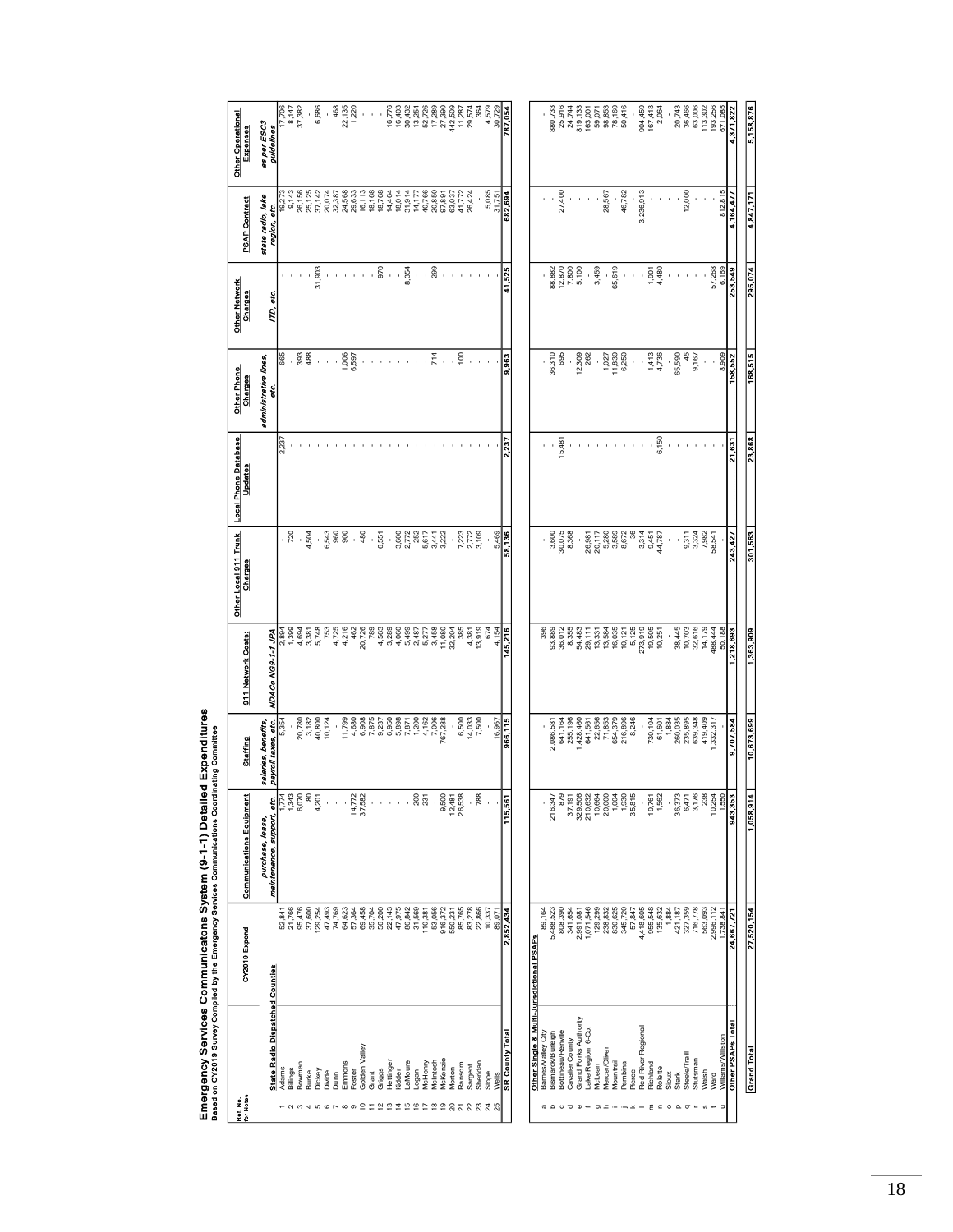## **APPENDIX D**

|                                              | On-Duty - Busiest Shift |            | On-Duty - Quietist Shift |                  |                   | <b>Operational Workstations</b> |              |              |
|----------------------------------------------|-------------------------|------------|--------------------------|------------------|-------------------|---------------------------------|--------------|--------------|
|                                              |                         |            |                          |                  |                   | 911 calls 911 calls             | Dispatch but | Capacity to  |
|                                              | Call Taker /            | Shift      | Call Taker /             |                  | and               | but not                         | not answer   | add          |
| <b>PSAP</b>                                  | Dispatcher              | Supervisor | Dispatcher               | Shift Supervisor | dispatch dispatch |                                 | 911 calls    | workstations |
| <b>Barnes County Dispatch</b>                |                         |            | $\overline{2}$           | <sup>n</sup>     | $\overline{2}$    | 0                               | $\Omega$     |              |
| <b>Central Dakota Comunications Center</b>   |                         |            |                          |                  | 8                 |                                 |              |              |
| Grand Forks County 911 Center                |                         |            |                          |                  | 6                 | 2                               | n            |              |
| Lake Region 911 Center                       |                         |            |                          |                  |                   |                                 |              |              |
| McLean County                                |                         |            |                          |                  |                   | ŋ                               |              |              |
| Mercer-Oliver 911                            |                         |            |                          |                  |                   | ŋ                               |              |              |
| Cavalier County                              |                         |            |                          |                  |                   | ŋ                               | n            |              |
| <b>Rolette County</b>                        |                         |            |                          |                  |                   | 0                               |              |              |
| Bottineau/Renville E911 Network              |                         |            |                          |                  | 2                 | 0                               |              |              |
| Pierce County                                |                         |            |                          |                  |                   | $\overline{2}$                  |              |              |
| Minot Central Dispatch                       |                         |            |                          |                  |                   | 0                               | n            |              |
| Mountrail County Sheriff's Department        |                         |            |                          |                  |                   | 0                               | C            |              |
| Pembina County 911                           |                         |            |                          |                  | $\mathcal{P}$     | O                               | n            |              |
| Red River Regional Dispatch Center           |                         |            |                          |                  | 8                 | 0                               | ŋ            |              |
| Richland County Communications / 911         |                         |            | 2                        |                  | 3                 | ŋ                               | n            |              |
| Stark/Dickinson Dispatch                     |                         |            | 2                        |                  | 4                 | 0                               |              |              |
| State Radio                                  |                         |            |                          |                  | 10                | ŋ                               | O            |              |
| <b>Stutsman County Communications Center</b> |                         |            |                          |                  | з                 | ŋ                               |              |              |
| Traill Co.                                   |                         |            |                          |                  | 2                 | 1                               | n            |              |
| <b>Walsh County Communications</b>           |                         |            |                          |                  | $\mathcal{P}$     |                                 | C            |              |
| Williston / Williams 911                     | 3                       |            | 2                        | 1                | 3                 | 0                               | 0            | 0            |
| Cummulative Total                            | 63                      | 18         | 44                       | 9                | 74                | 5                               | 3            | 20           |

|                                              | <b>Agencies Dispatched</b> |      |               |           |              |
|----------------------------------------------|----------------------------|------|---------------|-----------|--------------|
|                                              | Sheriff /                  |      | Quick / First | Ambulance |              |
| PSAP                                         | Police                     | Fire | Response      | (BLS/ALS) | Other        |
| <b>Barnes County Dispatch</b>                | 2                          | 13   | 6             |           | 1            |
| Central Dakota Comunications Center          | 5                          | 7    |               |           | 6            |
| Grand Forks County 911 Center                | 6                          | 13   | n             |           | n            |
| Lake Region 911 Center                       | 6                          | 24   |               |           |              |
| <b>McLean County</b>                         | 1                          | 9    | 0             | 6         |              |
| Mercer-Oliver 911                            | 4                          | 8    |               | 2         |              |
| <b>Cavalier County</b>                       | 2                          | 13   | 4             | 4         |              |
| <b>Rolette County</b>                        | 4                          | 8    |               | 3         |              |
| Bottineau/Renville E911 Network              | 2                          | 17   |               |           |              |
| <b>Pierce County</b>                         | 2                          | 2    | ი             | 1         | n            |
| Minot Central Dispatch                       | 6                          | 18   | 5             | 8         |              |
| Mountrail County Sheriff's Department        | 3                          | 11   | 0             | 9         |              |
| Pembina County 911                           | 4                          | 10   | 4             | 4         |              |
| Red River Regional Dispatch Center           | 9                          | 3    | 28            | 15        |              |
| Richland County Communications / 911         | 4                          | 16   | 10            | 5         | 2            |
| Stark/Dickinson Dispatch                     | 3                          | 7    | O             | 3         | <sup>n</sup> |
| State Radio                                  | 76                         | 172  | 15            | 92        | 55           |
| <b>Stutsman County Communications Center</b> | 3                          | 9    | 3             | 2         | 2            |
| Traill Co.                                   | 2                          | 11   | 6             | 4         | O            |
| <b>Walsh County Communications</b>           | 2                          | 10   |               | 2         | 3            |
| Williston / Williams 911                     | 4                          | 10   | 2             | 4         | 2            |
| <b>Cummulative Total</b>                     | 146                        | 381  | 98            | 187       | 96           |
| <b>Actual Number of Agencies</b>             | 116                        | 315  | 129           | 132       |              |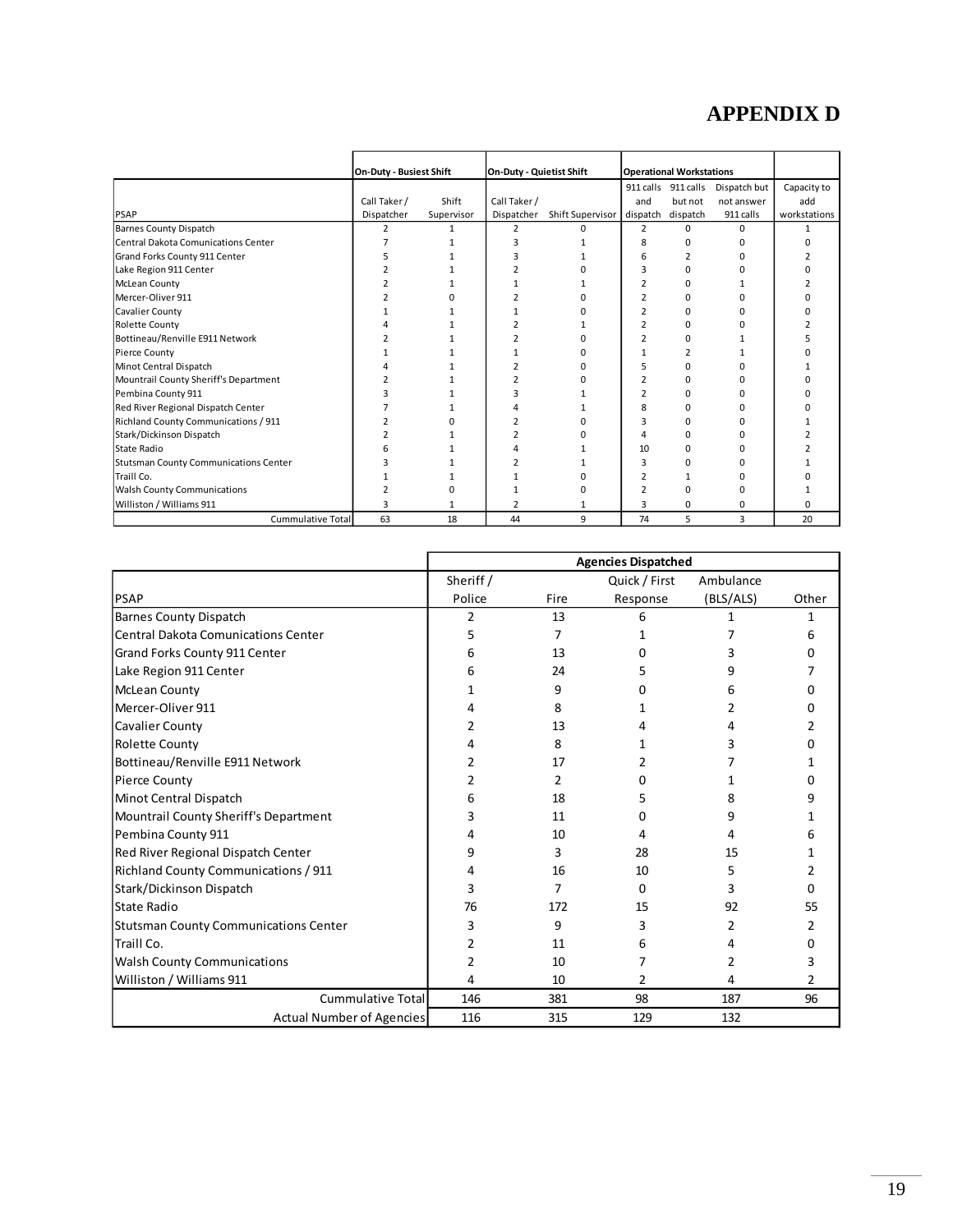## ESCS Operational Survey Results

Based on CY2019 Survey Compiled by the Emergency Services Communications Coordinating Committee

|                                              | <b>Trunks</b>  |                             | <b>Landline ALI Database</b> | <b>Location Database (If No</b> |
|----------------------------------------------|----------------|-----------------------------|------------------------------|---------------------------------|
| PSAP                                         | (NG911)        | Local Telephone Provider    | Provider <sup>d</sup>        | Landline ALI)                   |
|                                              |                |                             |                              |                                 |
|                                              |                |                             |                              |                                 |
| <b>Barnes County Dispatch</b>                | 2              | CenturyLink                 | Intrado                      |                                 |
| Central Dakota Comunications Center          | 10             | CenturyLink                 | Intrado                      |                                 |
| Grand Forks County 911 Center                | 3              | CenturyLink                 | Intrado                      |                                 |
| Lake Region 911 Center                       | 5              | North Dakota Telephone      | Intrado                      |                                 |
| McLean County                                | 2              | West River Telecom.         | None                         | Seatol                          |
| Mercer-Oliver 911                            | 2              | West River Telecom.         | Intrado                      |                                 |
| Cavalier County                              | 3              | <b>United Telephone</b>     | Intrado                      |                                 |
| Rolette County                               | $\overline{2}$ | United Telephone            | Intrado                      |                                 |
| Bottineau/Renville E911 Network              | 2              | United Telephone/SRT        | Intrado                      |                                 |
| Pierce County                                | 2              | North Dakota Telephone      | Intrado                      |                                 |
| Minot Central Dispatch                       | 6              | <b>SRT</b>                  | Intrado                      |                                 |
| Mountrail County Sheriff's Department        | 8              | Midstate Telephone          | Intrado                      |                                 |
| Pembina County 911                           | $\overline{2}$ | <b>Polar Communications</b> | Intrado                      |                                 |
| Red River Regional Dispatch Center           | 10             | CenturyLink                 | Intrado                      |                                 |
| Richland County Communications / 911         | 3              | CenturyLink                 | Intrado                      |                                 |
| Stark/Dickinson Dispatch                     | 5              | CenturyLink                 | Intrado                      |                                 |
| <b>State Radio</b>                           | 14             | CenturyLink                 | Intrado                      |                                 |
| <b>Stutsman County Communications Center</b> | 4              | CenturyLink                 | Intrado                      |                                 |
| Traill Co.                                   | 2              | CenturyLink                 | Intrado                      |                                 |
| <b>Walsh County Communications</b>           | 3              | CenturyLink                 | Intrado                      |                                 |
| Williston / Williams 911                     | 3              | Nemont Telephone            | Intrado                      |                                 |
| Cummulative Total                            | 93             |                             |                              |                                 |

|                                              | <b>Call Taking System</b> |                     |             |
|----------------------------------------------|---------------------------|---------------------|-------------|
|                                              |                           |                     |             |
|                                              |                           |                     | Estimated   |
| <b>PSAP</b>                                  | Manufacturer/Model        | <b>Install Date</b> | End of Life |
| <b>Barnes County Dispatch</b>                | Motorola/VESTA            | 2018                | 2023        |
| Central Dakota Comunications Center          | Motorola/VESTA            | 2015                | 2020        |
| Grand Forks County 911 Center                | West/Viper                | 2011                | 2023        |
| Lake Region 911 Center                       | Motorola/VESTA            | 2019                | 2023        |
| McLean County                                | Zetron                    | 1996                | 2025        |
| Mercer-Oliver 911                            | Zetron                    | 2009                | 2019        |
| Cavalier County                              | Motorola/VESTA            | 2015                | 2020        |
| <b>Rolette County</b>                        | Motorola/VESTA            | 2016                | 2022        |
| Bottineau/Renville E911 Network              | Motorola/VESTA            | 2015                | 2021        |
| Pierce County                                | Motorola/VESTA            | 2016                | 2020        |
| Minot Central Dispatch                       | Motorola/VESTA            | 2016                | 2025        |
| Mountrail County Sheriff's Department        | Motorola/VESTA            | 2017                | 2025        |
| Pembina County 911                           | Motorola/VESTA            | 2018                | 2025        |
| Red River Regional Dispatch Center           | West/Viper                | 2012                | 2024        |
| Richland County Communications / 911         | Airbus/Patriot            | 2012                | 2030        |
| Stark/Dickinson Dispatch                     | Motorola/VESTA            | 2016                | 2020        |
| State Radio                                  | Motorola/VESTA            | 2017                | 2020        |
| <b>Stutsman County Communications Center</b> | Airbus/Patriot            | 2012                | 2017        |
| Traill Co.                                   | Zetron                    | 2003                | 2018        |
| <b>Walsh County Communications</b>           | West/Viper                | 2014                | 2019        |
| Williston / Williams 911                     | West/Viper                | 2014                | 2021        |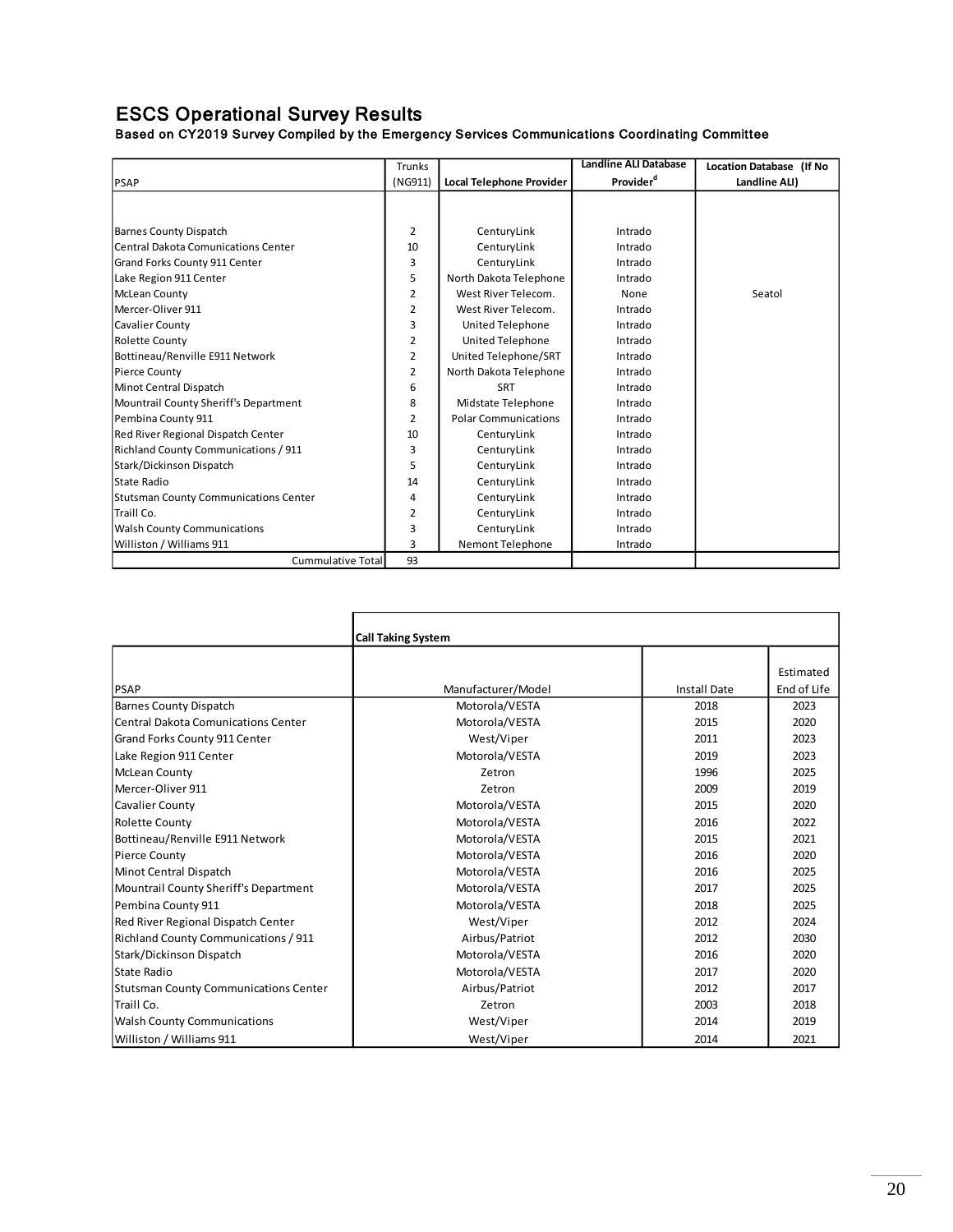## **APPENDIX E**

## Emergency Services Communicatons System (9-1-1) PSAP Evaluation

Based on CY2019 Survey Compiled by the Emergency Services Communications Coordinating Committee

|                                                                                                                                                                                                                                                                                                                                              | Yes      | No           |
|----------------------------------------------------------------------------------------------------------------------------------------------------------------------------------------------------------------------------------------------------------------------------------------------------------------------------------------------|----------|--------------|
| <b>PSAP Operation</b>                                                                                                                                                                                                                                                                                                                        |          |              |
| Is the PSAP operational 24 hours a day, seven days a week or capable of transferring emergency calls to another PSAP meeting<br>standard and guideline requirements during the times of nonoperation?                                                                                                                                        | 21       | 0            |
|                                                                                                                                                                                                                                                                                                                                              |          |              |
| Does a written agreement exist between your PSAP and your backup PSAP?<br>During times of operation is the PSAP staffed continuously with at least one public safety telecommunicator who is on duty at<br>all times of operation and who has primary responsibility for handling the communication of the public safety answering<br>point. | 12<br>21 | 9<br>0       |
| When the PSAP's primary emergency services communication system equipment is inoperable, does an alternative method of<br>answering inbound emergency calls for the PSAP exist?                                                                                                                                                              | 20       | $\mathbf{1}$ |
| Does the PSAP have written policies establishing procedures for recording and documenting relevant information of every<br>request for service, including:                                                                                                                                                                                   |          |              |
| Date and time of request for service?                                                                                                                                                                                                                                                                                                        | 21       | 0            |
|                                                                                                                                                                                                                                                                                                                                              |          |              |
| Name and address of requestor, if available?                                                                                                                                                                                                                                                                                                 | 21       | 0            |
| Type of incident reported?                                                                                                                                                                                                                                                                                                                   | 21       | 0            |
| Location of incident reported?                                                                                                                                                                                                                                                                                                               | 21       | 0            |
| Description of resources assigned, if any?                                                                                                                                                                                                                                                                                                   | 21       | 0            |
| Time of dispatch?                                                                                                                                                                                                                                                                                                                            | 21       | 0            |
|                                                                                                                                                                                                                                                                                                                                              |          |              |
| Time of resource arrival?                                                                                                                                                                                                                                                                                                                    | 21       | 0            |
| Time of incident conclusion?<br>Does the PSAP have written policies establishing dispatch procedures and provide periodic training of public safety                                                                                                                                                                                          | 21       | 0            |
| telecommunicators on those procedures, including procedures for:                                                                                                                                                                                                                                                                             |          |              |
| Standardized call taking and dispatch procedures?                                                                                                                                                                                                                                                                                            | 21       | 0            |
| Prompt handling and appropriate routing of misdirected emergency calls?                                                                                                                                                                                                                                                                      | 21       | 0            |
| Handling of hang-up emergency calls?                                                                                                                                                                                                                                                                                                         | 21       | 0            |
| Handling of calls from non-English speaking callers?                                                                                                                                                                                                                                                                                         | 21       | 0            |
|                                                                                                                                                                                                                                                                                                                                              |          |              |
| Handling of calls from callers with hearing or speech impairments?                                                                                                                                                                                                                                                                           | 21       | 0            |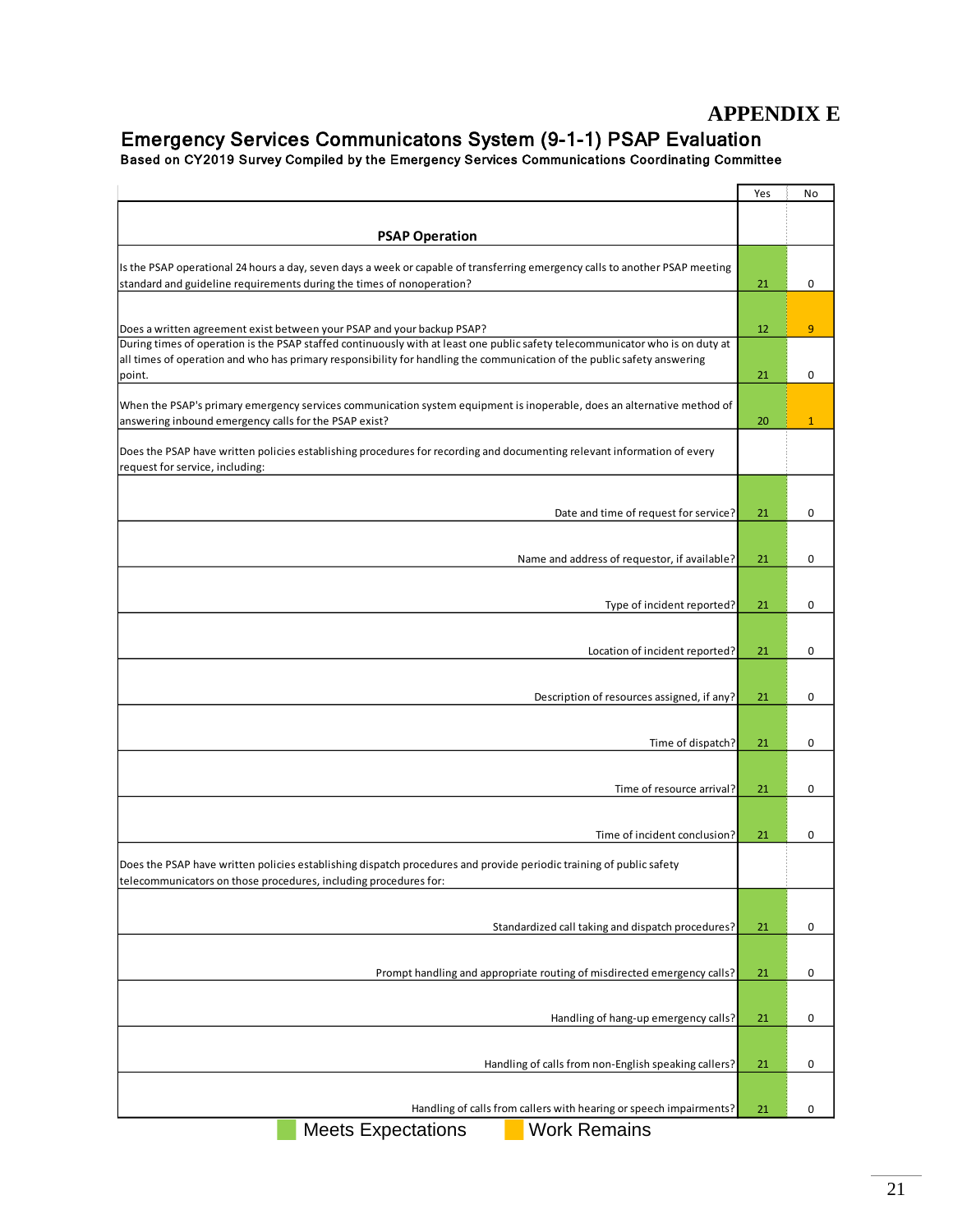## Emergency Services Communicatons System (9-1-1) PSAP Evaluation (Cont.)

Based on CY2019 Survey Compiled by the Emergency Services Communications Coordinating Committee

|                                                                                                                                                                                                                                                                   | Yes      | No             |
|-------------------------------------------------------------------------------------------------------------------------------------------------------------------------------------------------------------------------------------------------------------------|----------|----------------|
| <b>Communication / Dispatch Capability</b>                                                                                                                                                                                                                        |          |                |
| Does the PSAP have the capability to dispatch law enforcement, fire, and medical responders to calls for service within the<br>PSAP's service area?                                                                                                               |          | 0              |
| Is the PSAP capable of two-way communication with all law enforcement, fire, and medical responder units and operational<br>incident or unified commands within the PSAP's service area?                                                                          |          | 0              |
| Which of the following additional services is the PSAP able to access and dispatch / request assistance from:                                                                                                                                                     |          |                |
| Poison Control                                                                                                                                                                                                                                                    | 21       | 0              |
| Suicide Prevention                                                                                                                                                                                                                                                | 19       | $\overline{2}$ |
| <b>Emergency Management</b>                                                                                                                                                                                                                                       | 21       | 0              |
| Other public or private services                                                                                                                                                                                                                                  | 21       | 0              |
| Does the PSAP accept one-way private call-in alarms or devices as 911 calls?                                                                                                                                                                                      | 3        | 18             |
| Is the PSAP capable of dispatching the emergency medical service that has been determined to be the quickest to arrive to the<br>scene of a medical emergency regardless of city, county, or district boundaries?                                                 | 20       | 1              |
| Is the PSAP capable of providing emergency medical dispatch prearrival instructions on all emergency medical calls?                                                                                                                                               | 21       | 0              |
| Are the emergency medical dispatch prearrival instructions provided by public safety telecommunicators who have completed<br>an emergency medical dispatch course approved by the division of emergency health services?                                          |          | 0              |
| Does a mechanism exist to differentiate emergency calls from other calls (i.e. 911 calls vs. administrative calls)?                                                                                                                                               | 21<br>21 | 0              |
| <b>PSAP Facility</b>                                                                                                                                                                                                                                              |          |                |
| Does the PSAP have security measures in place to prevent direct physical public access to on-duty public safety<br>telecommunicators?                                                                                                                             | 21       | 0              |
| Does the PSAP have security measures in place to prevent direct physical public access to PSAP equipment and systems?                                                                                                                                             | 21       | 0              |
|                                                                                                                                                                                                                                                                   |          |                |
| Does the PSAP have an alternative to commercial power that it uses in the event of a power failure?<br>Does the PSAP have equipment to protect critical equipment and systems from irregular power conditions, such as power<br>spikes, lightning, and brownouts? | 21       | 0              |
|                                                                                                                                                                                                                                                                   | 21       | 0              |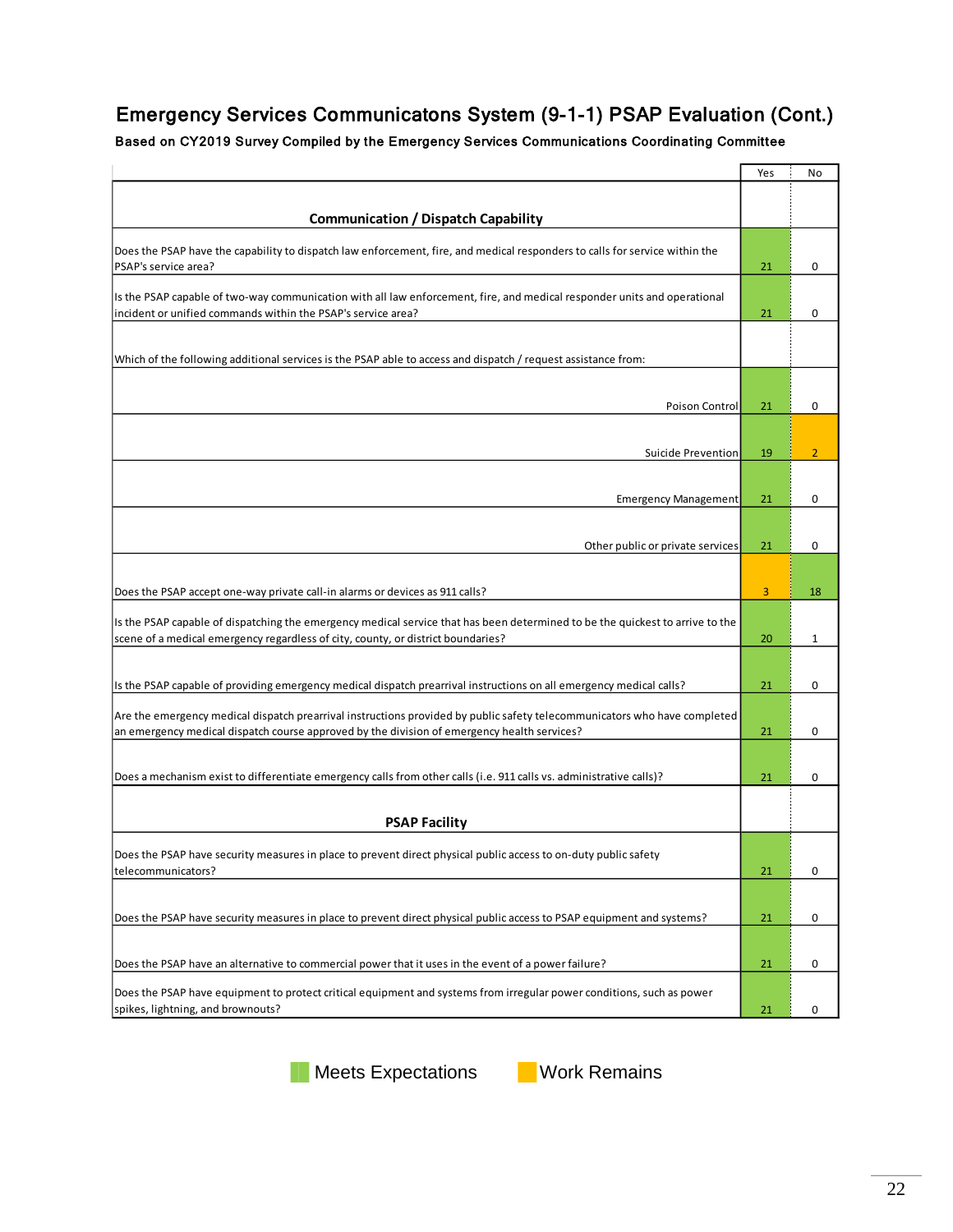## Emergency Services Communicatons System (9-1-1) PSAP Evaluation (Cont.)

Based on CY2019 Survey Compiled by the Emergency Services Communications Coordinating Committee

|                                                                                                                                                                                                                                                                | Yes | No             |
|----------------------------------------------------------------------------------------------------------------------------------------------------------------------------------------------------------------------------------------------------------------|-----|----------------|
|                                                                                                                                                                                                                                                                |     |                |
| <b>Personnel and Human Resources</b>                                                                                                                                                                                                                           |     |                |
| Does the PSAP perform a criminal background check (state and federal) and secure two sets of fingerprints for all public safety<br>telecommunicators?                                                                                                          |     | 0              |
| Does the PSAP have policies to ensure that all public safety telecommunicators:                                                                                                                                                                                |     |                |
|                                                                                                                                                                                                                                                                |     |                |
| Do not have felony convictions?                                                                                                                                                                                                                                | 21  | $\mathbf 0$    |
|                                                                                                                                                                                                                                                                |     |                |
| Complete pre-employment screening for illegal substance use and hearing?                                                                                                                                                                                       | 20  | $\mathbf{1}$   |
| Complete training through an association of public safety communications official's course or equivalent course?                                                                                                                                               | 19  | $\overline{2}$ |
|                                                                                                                                                                                                                                                                |     |                |
| Can prioritize appropriately all calls for service?                                                                                                                                                                                                            | 21  | 0              |
| Can determine the appropriate resources to be used in response to all calls for public safety services?                                                                                                                                                        | 21  | 0              |
|                                                                                                                                                                                                                                                                |     |                |
| <b>Miscellaneous</b>                                                                                                                                                                                                                                           |     |                |
| Does the PSAP maintain a written policy for computer system security and preservation of data?                                                                                                                                                                 | 20  | $\mathbf{1}$   |
|                                                                                                                                                                                                                                                                |     |                |
| Does the PSAP have the capability of recording and immediate playback of recorded emergency calls and radio traffic?                                                                                                                                           | 21  | $\mathbf 0$    |
| Does the PSAP provide assistance for investigating false or prank calls?                                                                                                                                                                                       | 21  | 0              |
|                                                                                                                                                                                                                                                                |     |                |
| Does the PSAP employ necessary telecommunications network and electronic equipment consistent with the minimum<br>technical standards recommended by the national emergency number association to securely receive and respond to<br>emergency communications? | 21  | 0              |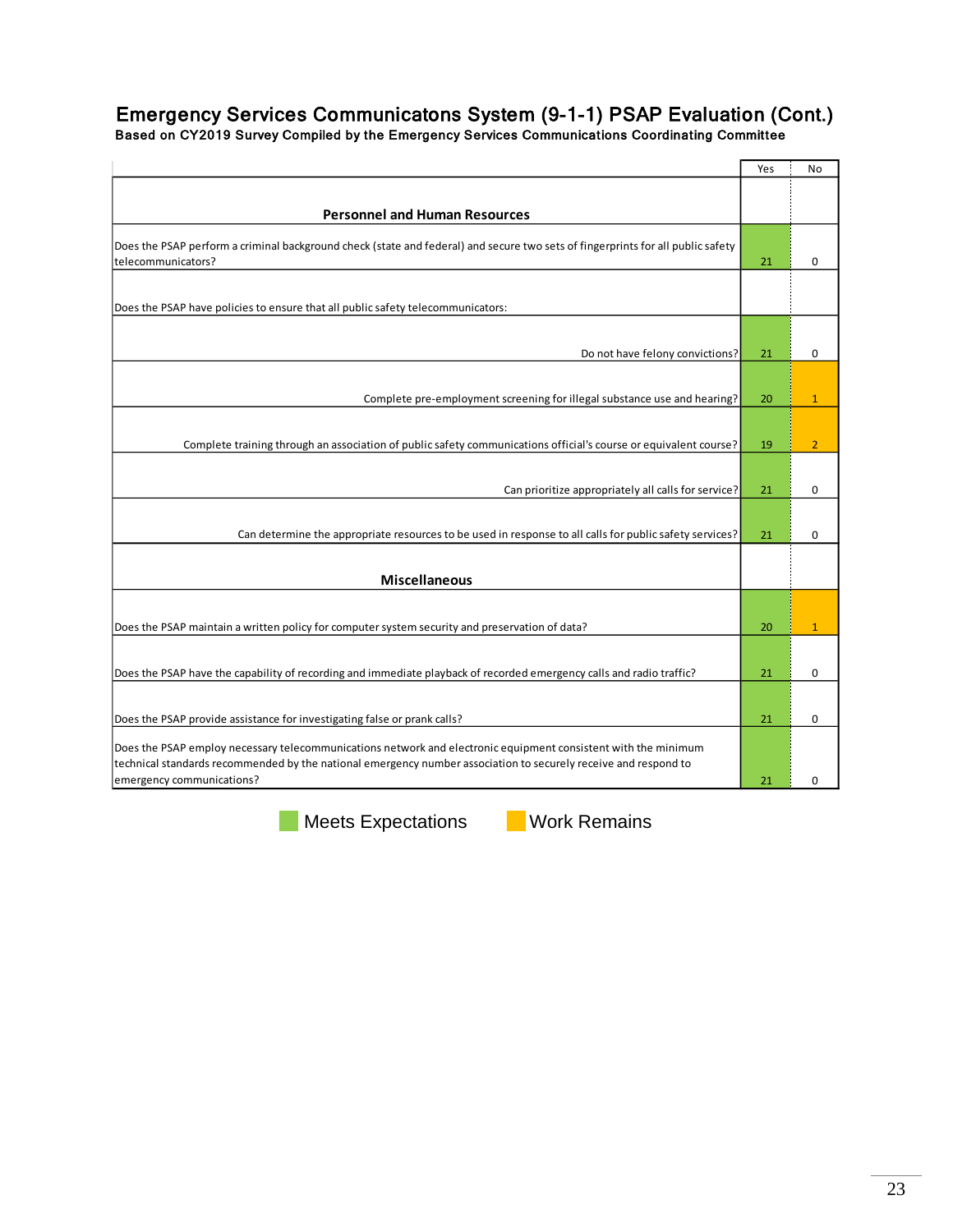## Emergency Services Communicatons System (9-1-1) Jurisdiction Evaluation

Based on CY2019 Survey Compiled by the Emergency Services Communications Coordinating Committee

|                                                                                                                                                                                                                                                                                                                    | Yes | No             | N/A            |
|--------------------------------------------------------------------------------------------------------------------------------------------------------------------------------------------------------------------------------------------------------------------------------------------------------------------|-----|----------------|----------------|
|                                                                                                                                                                                                                                                                                                                    |     |                |                |
| Questions                                                                                                                                                                                                                                                                                                          |     |                |                |
| Does the governing body / committee have authority to enter into written agreements with participating organizations and<br>agencies (e.g. memorandums of understanding, PSAP contracts, etc.)?                                                                                                                    | 54  | 0              | $\mathbf 0$    |
| Does the governing body / committee have authority to designate lines of responsibility and authority?                                                                                                                                                                                                             | 51  | 3              | 0              |
| Does the governing body / committee have a written plan for the assignment of rural addresses, if applicable, which has been<br>coordinated with local postal authorities?                                                                                                                                         | 48  | 6              | $\Omega$       |
| If the governing body/committee has a written plan for the assignment of rural addresses, does it conform to the modified<br>burkle addressing plan?                                                                                                                                                               | 49  | 5              | 0              |
| If the plan does not conform to the modified burkle addressing plan, was a previous addressing system in place before January<br>1, 1993?                                                                                                                                                                          | 3   | $\overline{2}$ | 49             |
| If implemented, do rural street signs comply with the manual on uniform traffic control device standards?                                                                                                                                                                                                          | 43  | $\overline{2}$ | $\overline{9}$ |
| Does the governing body/committee have a records retention plan for all printed, electronic, and recorded records that is in<br>accordance with state law and jurisdictional requirements?                                                                                                                         | 52  | $\overline{2}$ | $\mathbf 0$    |
| Is the governing body/committee supportive of 911 as a cost-free call?                                                                                                                                                                                                                                             | 53  | $\mathbf{1}$   | 0              |
| Does the emergency services communications systems coordinator maintain law enforcement, fire, and emergency medical<br>service response boundaries for the PSAP service area?                                                                                                                                     | 54  | 0              | $\Omega$       |
| Does the emergency services communications system coordinator ensure that dispatch protocols for emergency service<br>notifications are documented and communicated with all law enforcement, fire, and emergency medical services who provide<br>service within the jurisdiction of the governing body/committee? | 53  |                | $\Omega$       |

|                                                                                                                                                                              | Daily      |    |                 | Weekly   Monthly   Quarterly   Annually |    | Never |
|------------------------------------------------------------------------------------------------------------------------------------------------------------------------------|------------|----|-----------------|-----------------------------------------|----|-------|
| <b>Maintenance Frequency</b>                                                                                                                                                 |            |    |                 |                                         |    |       |
| How frequently is address and mapping data updated in the emergency services communication system database and<br>mapping system?                                            | $\epsilon$ | 22 | 23              |                                         |    |       |
| How frequently does the emergency services communications system coordinator perform a complete review of the<br>emergency services communication system land line database? | u          |    |                 |                                         | 39 |       |
| How often does the PSAP document testing of equipment that protects critical equipment and systems from irregular power<br>conditions under load? (PSAP Response Only)       |            |    | 14 <sup>°</sup> |                                         |    |       |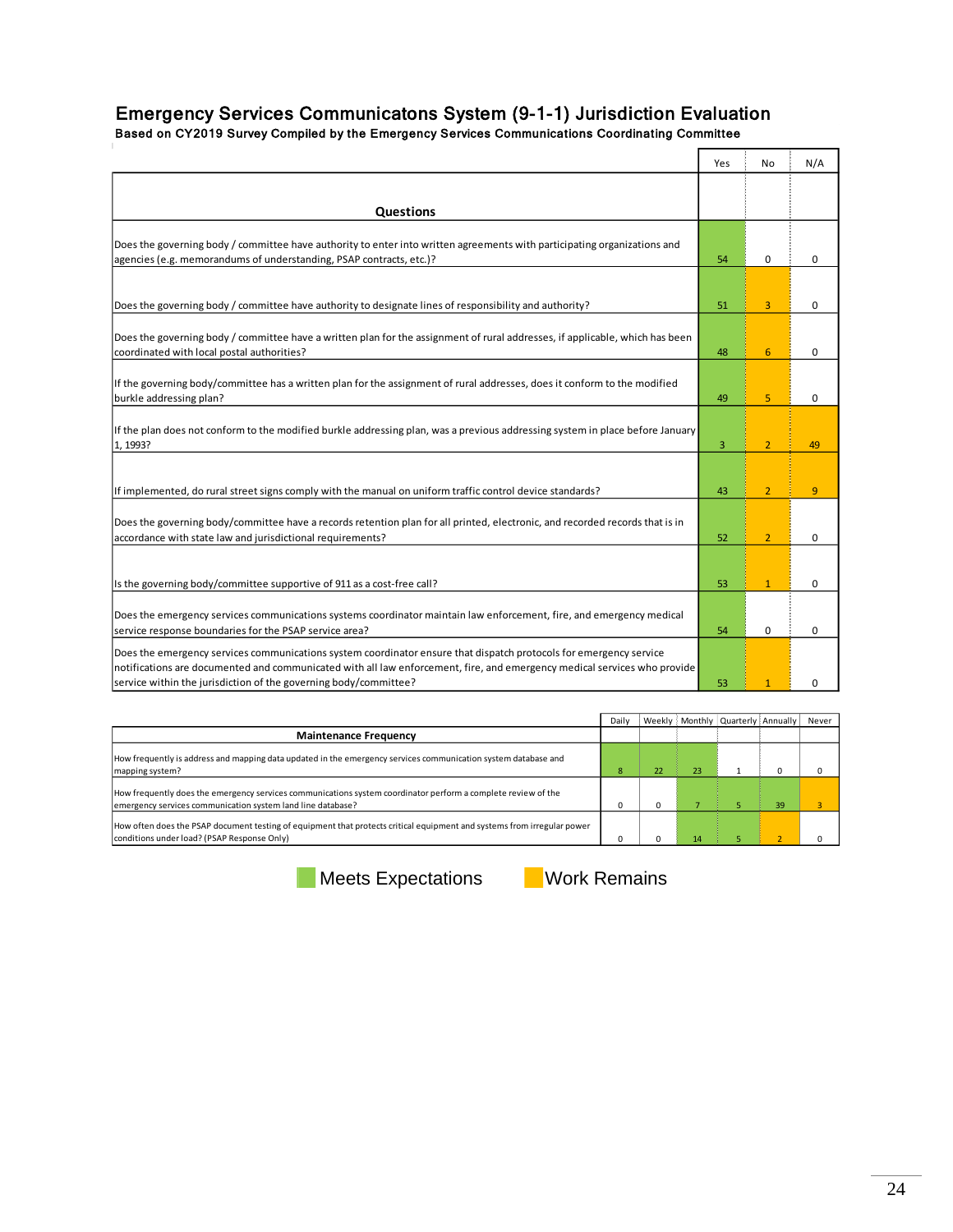## **APPENDIX F**

## **ESCS SURVEY COMMENTS – NOTES REGARDING PLANS FOR FUND BALANCES**

### **State Radio Dispatched Counties**

- 1. Slope Maintain 911 System. Newest project is standing up a LGR at Marmarth for Marmarth ambulance and fire.
- 2. McIntosh Will be used to maintain 911 signage and any other expenses that come along.
- 3. Bowman Field new LGR at Marmarth for Marmarth Fire and Marmarth Ambulance responders.
- 4. Griggs Putting 911 signs over the county
- 5. McKenzie Dispatch equipment and state radio dispatch contract.
- 6. LaMoure ESC3 funds will not be able to meet the State Radio fee, the county will need to use General Funds or raise their ESC3 fee.
- 7. Golden Valley We increased the budget to cover the revenue short falls.
- 8. Divide County \$10,000 transferred in from General fund.
- 9. Hettinger Possible Hettinger County 911 fee increase in 2021
- 10. Dickey Upkeep of equipment and the cost of increased fees
- 11. Ransom New generator, new building